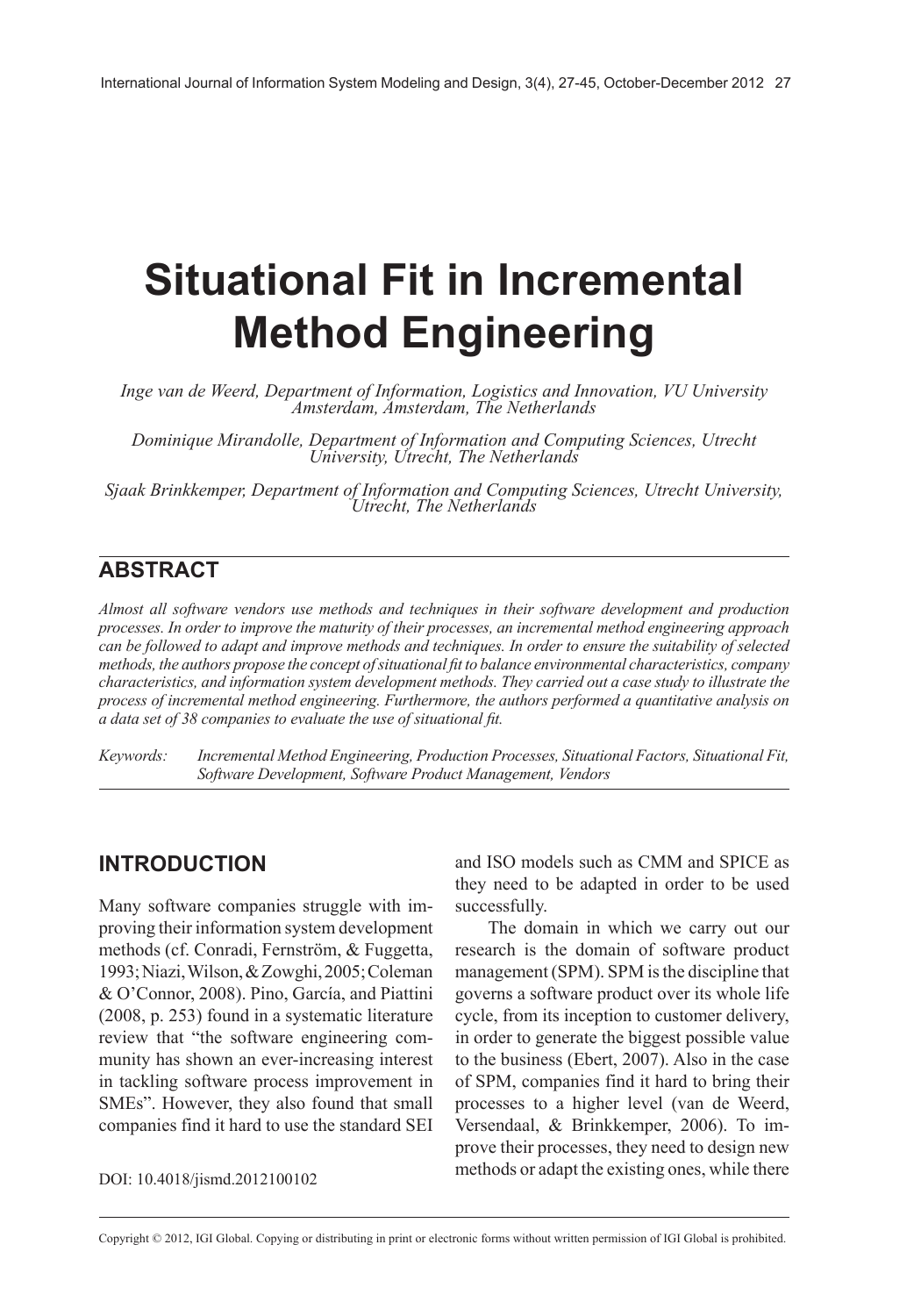is little education available in SPM domain (van de Weerd, Brinkkemper, Nieuwenhuis, Versendaal, & Bijlsma, 2006). Several authors proposed method engineering approaches to create or adapt methods to the company or situation at hand (cf. Brinkkemper, 1996; Aydin & Harmsen, 2002; Ralyté, Deneckère, & Rolland, 2003; Ågerfalk et al., 2003). Van de Weerd, Brinkkemper, and Versendaal (2007) introduced the term *incremental method engineering* to describe the implementation of method adaptations over time, in order to improve the overall performance of a method. A method increment is defined "a collection of method fragments that have been introduced in the method during the method adaptations between  $t^i$  and  $t^{i-1}$ " (van de Weerd, Brinkkemper, & Versendaal, 2007, p. 474). An important factor here is whether the methods or method fragments fit the situation of the company or project for which it is selected. We call this term *situationalfit*. Situational fit is not a new term. In literature on organizational design, situational fit is defined as "the balance of the environmental conditions, the strategy, the management style, the climate, the size, and the technology" (Burton, Lauridsen, & Obel, 2002, p. 1463). Translating this to the method engineering domain, we define situational fit as the balance of the environmental characteristics, company characteristics, and information system development methods.

The aim of this study is to deliver a proof of concept of how situational fit and incremental method engineering can be used as a selection mechanism for process improvement in software companies. The main research question in this study is formulated accordingly:

#### *"Howcanweuse situationalfitandincremental methodengineeringtosupportprocessimprovement in the software industry?"*

By answering this question we aim to contribute to the field of method engineering by showing how the adaptation of a method can lead to a higher maturity level of that method. We elaborate on how method increments, based on situational fit of the method and the

company, can improve the processes in the software companies.

In the following section, we first give an overview of related work. Then, we describe our research approach. In the subsequent sections, we present the results of the different steps followed in this approach: method selection and analysis; an exploratory case study in which we explore how incremental method engineering can be used to support process improvement; and a quantitative analysis to evaluate the concept of situational fit. Finally, we present our conclusions and directions for future research.

#### **Related Work**

Clark (2000, p. 65) stresses the importance of a clear assessment of process maturity effects, since "software project managers have no way of determining how much improvement is due to process maturity versus other factors" and describes many factors that influence the level of maturity. Also other authors present situational factors, such as Harter et al. (2000) and Schackmann and Lichter (2006). These lists of situational factors are mostly informal and not exhaustive. Therefore, Bekkers et al. (2008) carried out a more systematic research, in which they presented a list of 27 situational factors relevant to SPM, with the level of influence they have on method fragments.

Nejmeh and Riddle (2005) underline the importance of situational factors in process change. They state that an organization's context is of crucial importance in process change cycles. The 'one size fits all' approach cannot be used, since each organization operates in its own context. Van de Weerd, Brinkkemper, and Versendaal (2010) underline this in their retrospective case study in which they analyzed method evolution in an organization over a period of 12 years. They found that changing economic situations required their case company to adapt its methods frequently.

We see that several approaches have been introduced to make it easier for companies to change their development methods (Kumar & Welke, 1992; Tolvanen, 1998; Aydin & Harm-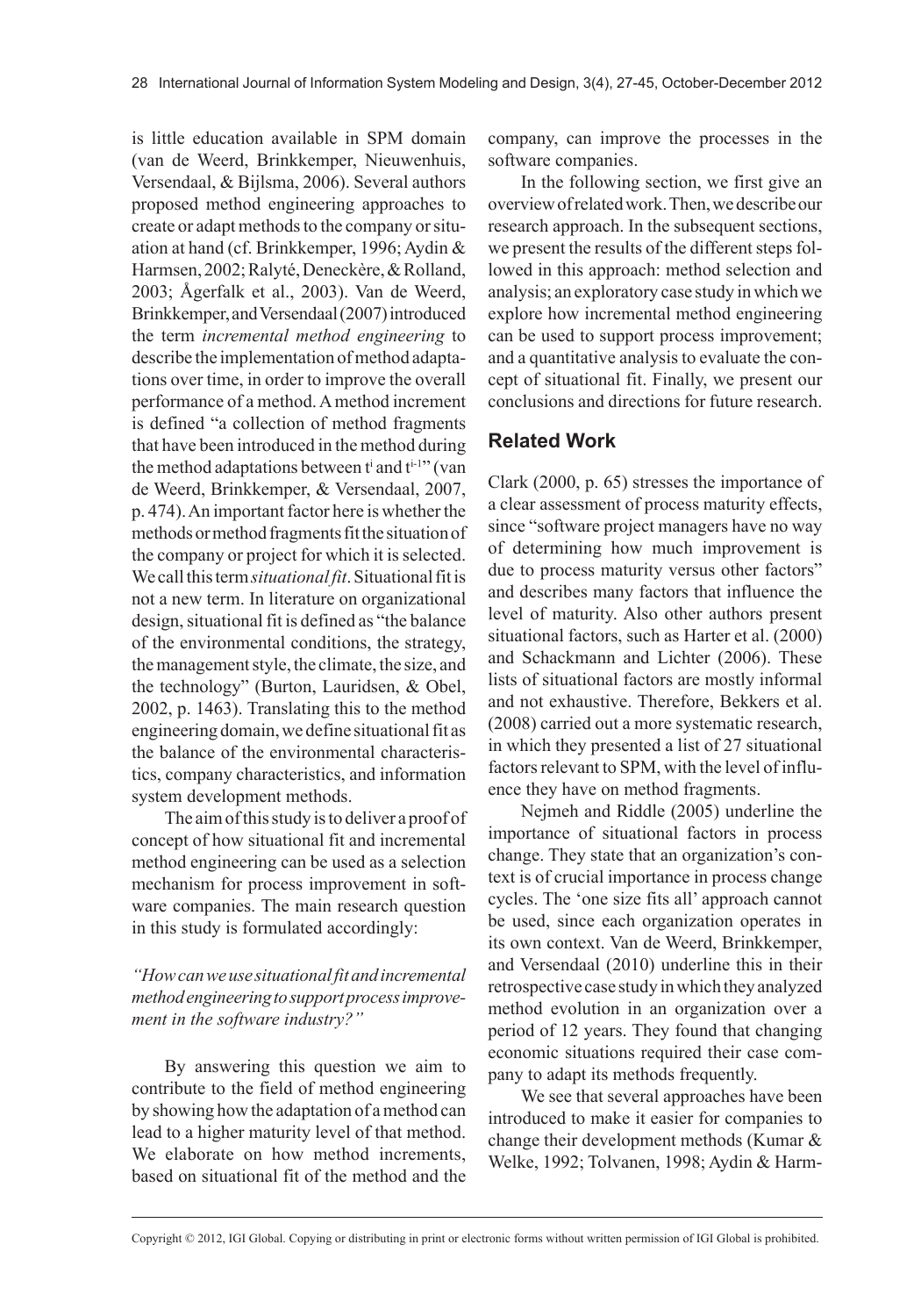sen, 2002). To help companies select a proper approach to adapt an existing method, Ralyté, Deneckère, and Rolland (2003) present a generic model for situational method engineering. In their approach, the method engineer is able to combine the approaches that fit the method engineering project the best by setting intentions (goals) and connect these with strategies. Ågerfalk et al. (2003) also present a method to help method engineers with the configuration and adaptation of methods. They propose the use of pre-made reusable configurations of a base method suitable for a specific characteristic of a development situation. Rossi, Ramesh, Lyytinen, and Tolvanen (2004) claim that method users, but especially method engineers, need to be aware of the rationale of the method in order to coordinate the development and evolution of an existing method base.

Vlaanderen, van de Weerd, and Brinkkemper (2011) use the concept of incremental method engineering as a principle in their Online Method Engine. Incremental method engineering is a specific type of situational method engineering, where development methods are over time incrementally adapted to the changing conditions. This principle is used in the Online Method Engine, which enables organizations to acquire a custom-made advice to improve their processes incrementally. An important part of the Online Method Engine is the method base, which is loaded with existing method fragments. Accordingly to the situational factors and maturity level of a company, method fragments are chosen out of the method base in order to create a more mature method.

The domain for which the Online Method Engine is initially proposed is Software Product Management. By developing the Software Product Management Competence Model, Bekkers, van de Weerd, Spruit, and Brinkkemper (2010) provide an overview and structure to the software product management domain. The model, presented in Figure 1, divides the internal functions of software product management into four business functions: portfolio management, product planning, release planning and requirements management, which contain a

total of 15 focus areas, such as 'requirements prioritization' and 'product roadmapping.' Furthermore, a maturity matrix for SPM was developed, in which for each focus area three to six capabilities were defined. The maturity matrix is depicted in Table 1. If all are implemented, full maturity is reached.

#### **Research Approach**

This research follows a mixed methods approach, in which we combine both quantitative and qualitative research techniques (Johnson & Onwuegbuzie, 2004). The reason we follow this approach is that in this way we can combine qualitative research strengths such as to create an in-depth, rich account (Yin, 2009) and quantitative research strengths such as being able to investigate a larger amount of cases, which increases the generalizability of the research findings. Our research consists of three main steps: 1) method selection and analysis, 2) a qualitative analysis, and 3) a quantitative analysis. In the remainder of this section, we elaborate on each step.

#### 1. Method Selection and Analysis

For both the qualitative part and quantitative part, we need methods that we can analyze and map to situational factors and maturity levels. During our analyses, we focus on a small part of the release planning stage in the SPM Competence Model, namely requirements prioritization. We have chosen this particular process since we are familiar with the literature and existing methods in this focus area.

We analyze eight requirements prioritization methods. The analysis is performed by measuring their maturity according to the Competence Model, developed in earlier research (Bekkers, van de Weerd, Spruit, & Brinkkemper, 2010). Additionally, we describe the situational factors per method, based on work by Bekkers, van de Weerd, Brinkkemper, and Mahieu (2008).

2. Qualitative Analysis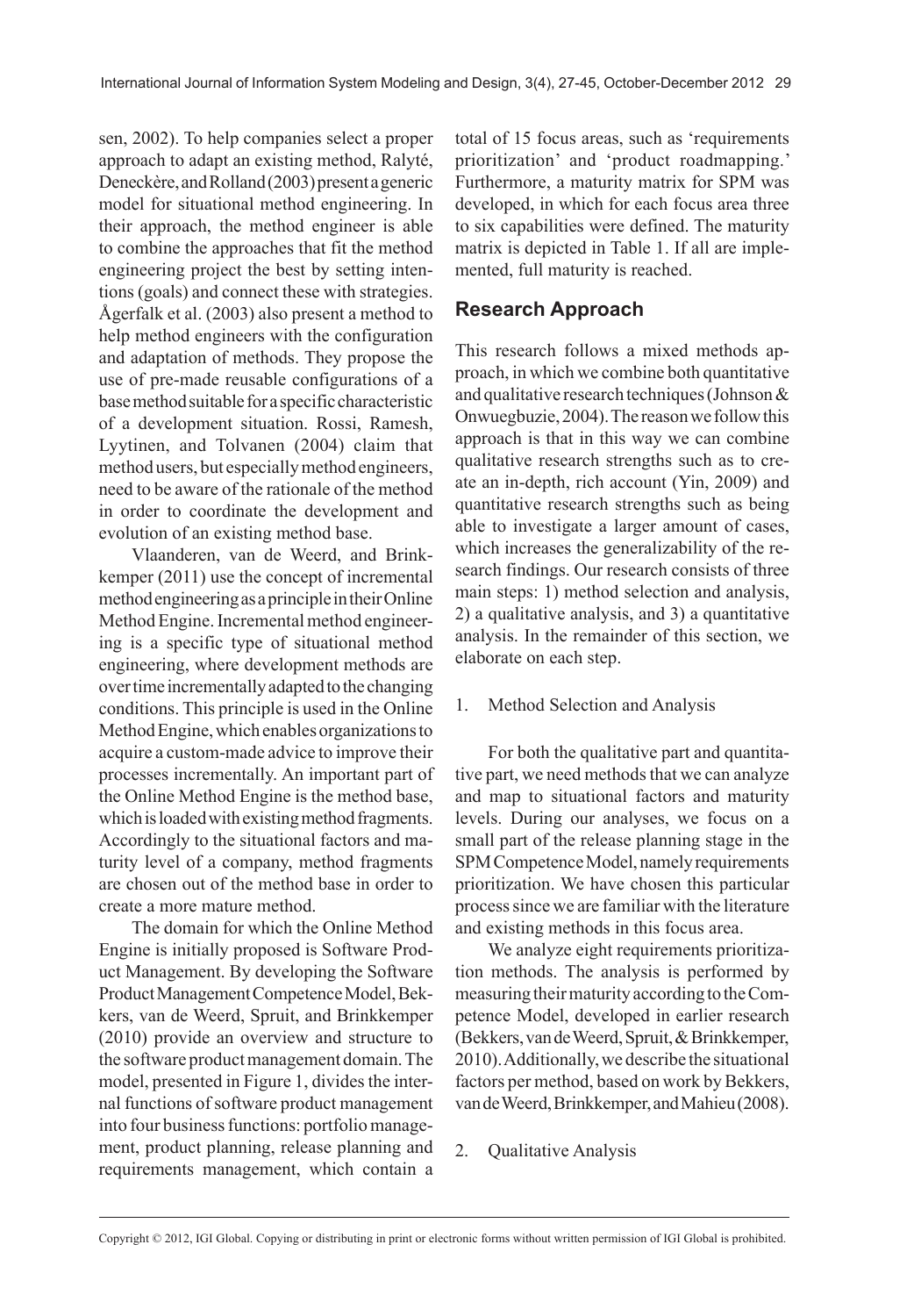

*Figure 1. Software product management competence model*

The qualitative part of our research consists of an exploratory case study in which we show how incremental method engineering can support process improvement. We analyze the prioritization method that is used by the case company, as well as its maturity level and situational factors. Based on this information, we map the method fragments found in the previous step to the case company and select the best one. Finally, we propose how to implement this method fragment.

We chose the case study approach because we are inquiring about a contemporary set of events, over which we have no control (Yin, 2009). The objective of this case study is to show how situational fit can be achieved by linking method fragments to maturity levels and situational factors. The unit of analysis is a software vendor called Teezir, a 'search solutions' company. The type of case study we set up has a single-case design, in which we believe the company is a typical case of which the lessons learned are assumed to be

informative about the experience of average companies (Yin, 2009).

#### 3. Quantitative Analysis

The quantitative part of our research covers an analysis on a database of existing case studies gathered in earlier research. In order to confirm the findings from the exploratory case study, we carry out a quantitative analysis on the data of 38 software product management assessments, which are gathered in previous research. With this analysis we show that situational factors are an adequate instrument to select methods from a database and map these to companies based on their situational profile and maturity level.

### **METHOD SELECTION AND ANALYSIS**

The methods that are selected for this research are extracted from the SPM domain, in par-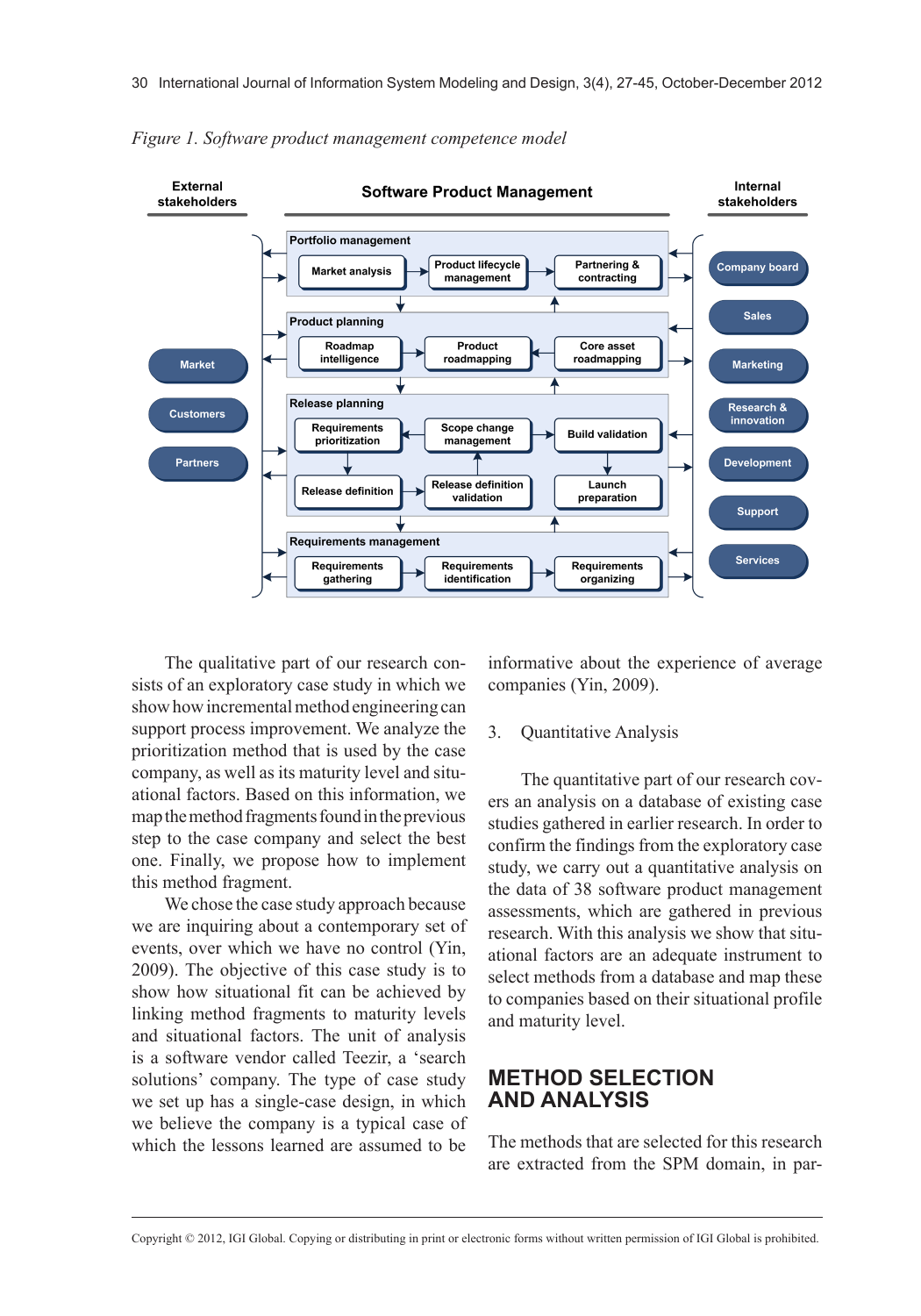|                               | $\mathbf{0}$ | 1                    | $\overline{2}$   | 3              | $\overline{\mathbf{4}}$ | 5              | 6              | 7              | 8              | $\boldsymbol{9}$ | 10           |
|-------------------------------|--------------|----------------------|------------------|----------------|-------------------------|----------------|----------------|----------------|----------------|------------------|--------------|
| Requirements management       |              |                      |                  |                |                         |                |                |                |                |                  |              |
| Requirements gathering        |              | A                    |                  | B              | $\mathcal{C}$           |                | D              | E              | $\mathbf{F}$   |                  |              |
| Requirements identification   |              |                      | $\overline{A}$   |                |                         | $\overline{B}$ |                | $\mathcal{C}$  |                |                  | D            |
| Requirements organizing       |              |                      |                  | A              |                         | $\overline{B}$ |                | $\overline{C}$ |                |                  |              |
|                               |              |                      | Release planning |                |                         |                |                |                |                |                  |              |
| Requirements prioritization   |              |                      | A                |                | $\overline{B}$          | $\overline{C}$ | D              |                |                | E                |              |
| Release definition            |              |                      | $\overline{A}$   | $\overline{B}$ | $\mathcal{C}$           |                |                |                | $\overline{D}$ |                  | E            |
| Release definition validation |              |                      |                  |                | A                       |                |                | B              |                | $\mathcal{C}$    |              |
| Scope change management       |              |                      |                  | $\mathsf{A}$   |                         | $\overline{B}$ |                | $\mathcal{C}$  |                | D                |              |
| <b>Build</b> validation       |              |                      |                  |                | $\overline{A}$          |                |                | $\overline{B}$ |                | $\mathcal{C}$    |              |
| Launch preparation            |              | A                    |                  | B              |                         | $\mathcal{C}$  | D              |                | E              |                  | $\mathbf{F}$ |
| Product planning              |              |                      |                  |                |                         |                |                |                |                |                  |              |
| Roadmap intelligence          |              |                      |                  | A              |                         | B              | $\mathcal{C}$  |                | D              | E                |              |
| Core asset roadmapping        |              |                      |                  |                | $\overline{A}$          |                | B              |                | $\mathcal{C}$  |                  | D            |
| Product roadmapping           |              |                      | A                | B              |                         |                | $\mathcal{C}$  | D              |                | E                |              |
|                               |              | Portfolio management |                  |                |                         |                |                |                |                |                  |              |
| Market analysis               |              |                      |                  |                | $\mathsf{A}$            |                | $\overline{B}$ | $\mathcal{C}$  | D              |                  | E            |
| Partnering & contracting      |              |                      |                  |                |                         | $\overline{A}$ | $\overline{B}$ |                | $\mathcal{C}$  | D                | E            |
| Product lifecycle management  |              |                      |                  |                | A                       | B              |                |                | $\overline{C}$ | D                | E            |

#### *Table 1. SPM maturity matrix*

ticular from the focus area of requirements prioritization. Different ways exist to prioritize requirements. Some existing methods are very complex and involve many stakeholders, while others are simple. First, the requirements prioritization focus area and its capabilities are introduced. Then, an overview of the selected prioritization methods is presented. Finally, the situational factors of each method are listed.

#### **Requirements Prioritization Capabilities**

Table 1 presents the SPM maturity matrix, consisting of the 15 focus areas, each with its own number of capabilities. The focus area specific maturity levels are represented by the letters A-F in Table 1 and are spread over maturity level 1 to 10 (the topmost row in Table 1). The capabilities are distributed across the maturity levels to indicate a best practice order, in which capabilities in the maturity matrix are implemented left to right. For example, before the A capability of 'Requirements identification' is implemented, first the A capability of 'Requirements gathering should be in place. The levels indicate how mature a company is; the higher the level, the more mature the company is.

In this research we focus on requirements prioritization. This focus area contains five capabilities (denoted with letters A-E) (Bekkers, van de Weerd, Spruit, & Brinkkemper, 2010).

The five requirements prioritization capabilities and their goals are:

A. *Internal stakeholder involvement.*

Goal: Improved product quality & increased involvement of internal stakeholders in the product management process.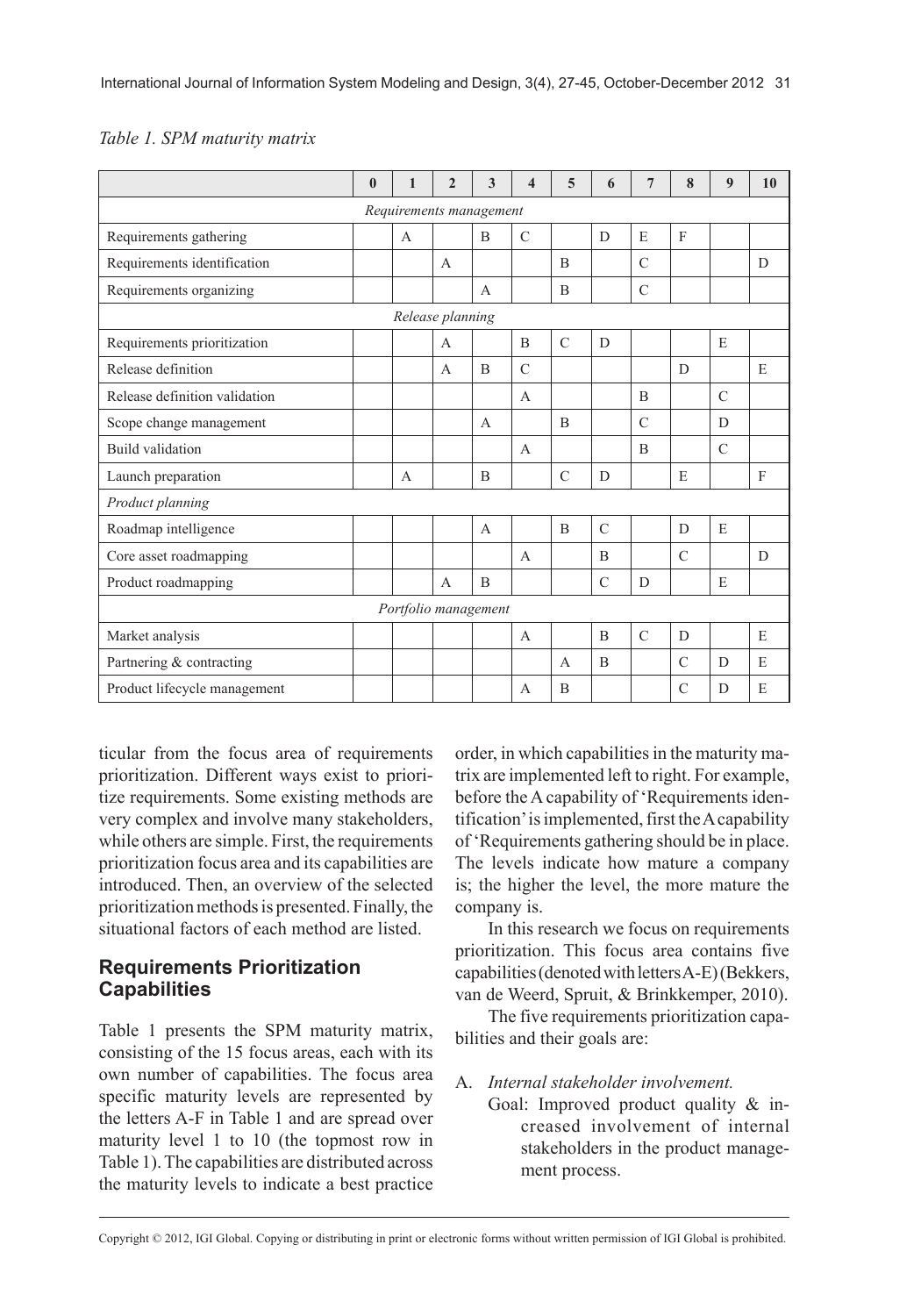| <b>Method</b>                                                                                     | <b>Implemented Capabilities</b> |   |               |   |   |  |
|---------------------------------------------------------------------------------------------------|---------------------------------|---|---------------|---|---|--|
| Binary Priority List (Bebensee, van de Weerd, & Brinkkemper,<br>2010)                             | A                               | B |               |   |   |  |
| Quality Function Deployment (Mizuno & Akao, 1990)                                                 | $\mathsf{A}$                    | B | C             |   |   |  |
| WinWin requirements negotiation model (Boehm, 1988)                                               | A                               | B | C             |   |   |  |
| MOSCOW (Stapleton, 2002)                                                                          | A                               | B | C             | D |   |  |
| Cost Value Approach (Karlsson & Ryan, 1997)                                                       | A                               | B | C             | D |   |  |
| Requirements Triage (Davis, 2003)                                                                 | A                               | B | C             |   | E |  |
| Integer linear programming approach (van den Akker, Brink-<br>kemper, Diepen, & Versendaal, 2008) | A                               | B | $\mathcal{C}$ | D | E |  |
| Features Prioritization Matrix (Wiegers, 1999)                                                    | A                               | B | C             | D | E |  |

*Table 2. Requirements prioritization methods*

Action: All relevant internal stakeholders indicate the requirements that should be incorporated in future releases by assigning priorities to the requirements.

- B. *Prioritization method.*
	- Goal: Structure the requirement prioritization process and therewith provide a solid prioritization which is balanced and clear to all parties involved.
	- Action: A structured technique is used.
- C. *Customer involvement.*
	- Goal: Incorporation of customer needs and wishes in the product.
		- Action: Customers and prospects indicate the requirements that should be incorporated in future releases by assigning priorities to the requirements from their point of view. Customers can also be represented by delegates.
- D. *Cost revenue consideration.*
	- Goal: Create a financial basis for the prioritization.
	- Action: Information about costs and revenues of each (group of) requirement(s) is taken into account during the requirements prioritization (costs can be expressed in other means than money).
- E. *Partner involvement.*
	- Goal: Improved product quality & increased involvement of external

stakeholders in the product management process.

Action: Partner companies indicate requirements that should be incorporated in future releases by assigning priorities to the requirements.

Each capability can be implemented in the organization by using existing requirements prioritization methods. Some of these methods will cover all of the capabilities, whereas others only cover a few.

#### **Requirements Prioritization Methods**

The eight requirements prioritization methods were selected based on the availability of literature of each method. The methods are shown in Table 2, along with the capabilities that are implemented by them. When combining the information available in Table 1 and Table 2, we can see that for example the Binary Priority List method has a maturity level of 4. We can conclude this, since Table 2 shows that capability A and B are implemented in this method. According to Table 1, an implementation up to capability B has a maturity level score of 4.

When methods miss a capability, the maturity level only scores up to the capability before the first missing capability. For the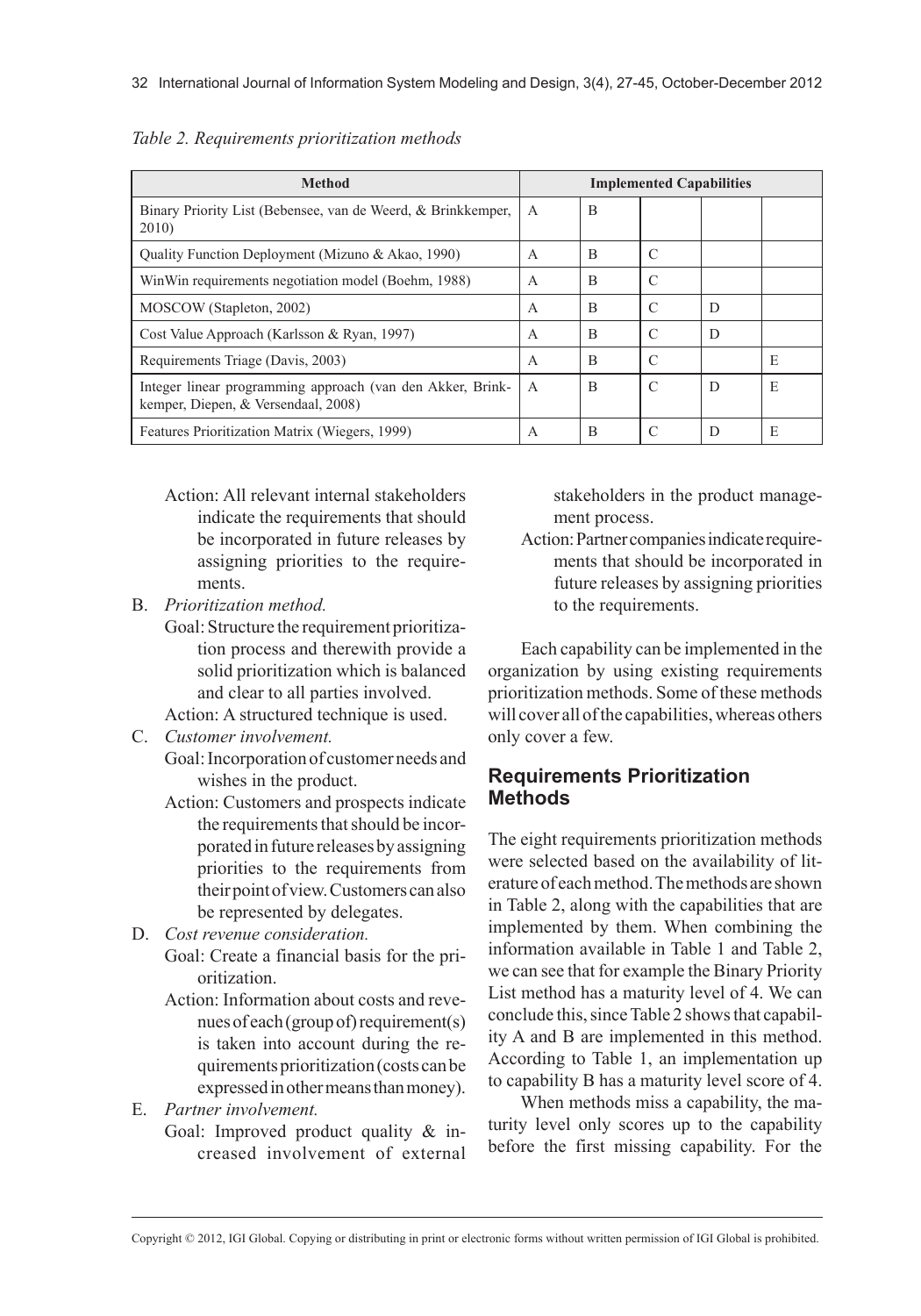Requirements Triage method (Davis, 2003) this means that we measure the maturity level only up to capability C. This results in a maturity level of 5.

We modeled all the selected methods in Process Deliverable Diagrams (PDDs). A PDD is a diagram that integrates an activity diagram on the left-hand side and a deliverable view on the right-hand side (van de Weerd & Brinkkemper, 2008). An example of such a PDD can be seen in Figure 3. For all eight requirements prioritization methods such a PDD and a corresponding concept table and activity table were created.

#### **Situational Factors**

Bekkers, van de Weerd, Brinkkemper, and Mahieu (2008) present in a case study among 14 software product companies, a list of 31 situational factors which need to be kept in mind when configuring or choosing a development method. "A situational factor [3] is any factor relevant for product development and product services" (van de Weerd, Versendaal, & Brinkkemper, 2006, p. 101). Examples of situational factors are company size, the development philosophy that is followed, and the number of requirements that are submitted by customers each month. For each of the selected methods we have marked whether the value of the situational factor is of any importance and if so, what value would suit the method best.

# **QUALITATIVE ANALYSIS**

For our qualitative analysis, we carried out an exploratory case study at a software vendor called Teezir, a 'search solutions' company (hereafter called 'the case company'). Their main product is a web based dashboard that integrates various widgets containing representations of the online reputation of a specific brand name (for example term clouds, sentiment analysis, volume of mentions, etc.). The dashboard is a standard product which can be customized by the user himself. By dragging and dropping the preferred widgets on the dashboard, a suitable

application for the situation or customer at hand can be generated.

#### **Data Collection Procedure**

By carrying out interviews at the case company, we create a complete overview of the used prioritization method, situational factors and maturity level. This overview enables us to select the best fitting candidate method that, once implemented, will bring the case company to a higher maturity level.

In the interviews at the case company, we analyzed the requirements prioritization method that was used. We described their method and visualized it in a PDD. With this information we were able to define the maturity level of the case company. Additionally, we elaborated on the case company's situational factors.

## **Analysis Procedure**

Once we knew at which maturity level the case company was operating and which situational factors influence the company, we could suggest them to adopt (one of the) method fragments we analyzed in order for them to grow and develop their method towards a higher maturity level. Then, the method fragment which suited the case company best was implemented in the original method.

Figure 2 illustrates how the process of fitting methods works. The process of comparing the situational factors of the candidate method to the case company's method can be seen as trying to fit a key on a keyhole. In a way we have created a keyhole by defining the situational factors of the case company. The different values of the situational factors are the holes in the keyhole's cylinder. All the candidate methods are keys, of which the situational factors are pins that need to match into the holes of the keyhole's cylinder. The situational factors of the candidate methods need to be as equal as possible to those of the case company (however, not all situational factors are relevant in this case). All we need to do is find the key that matches the keyhole.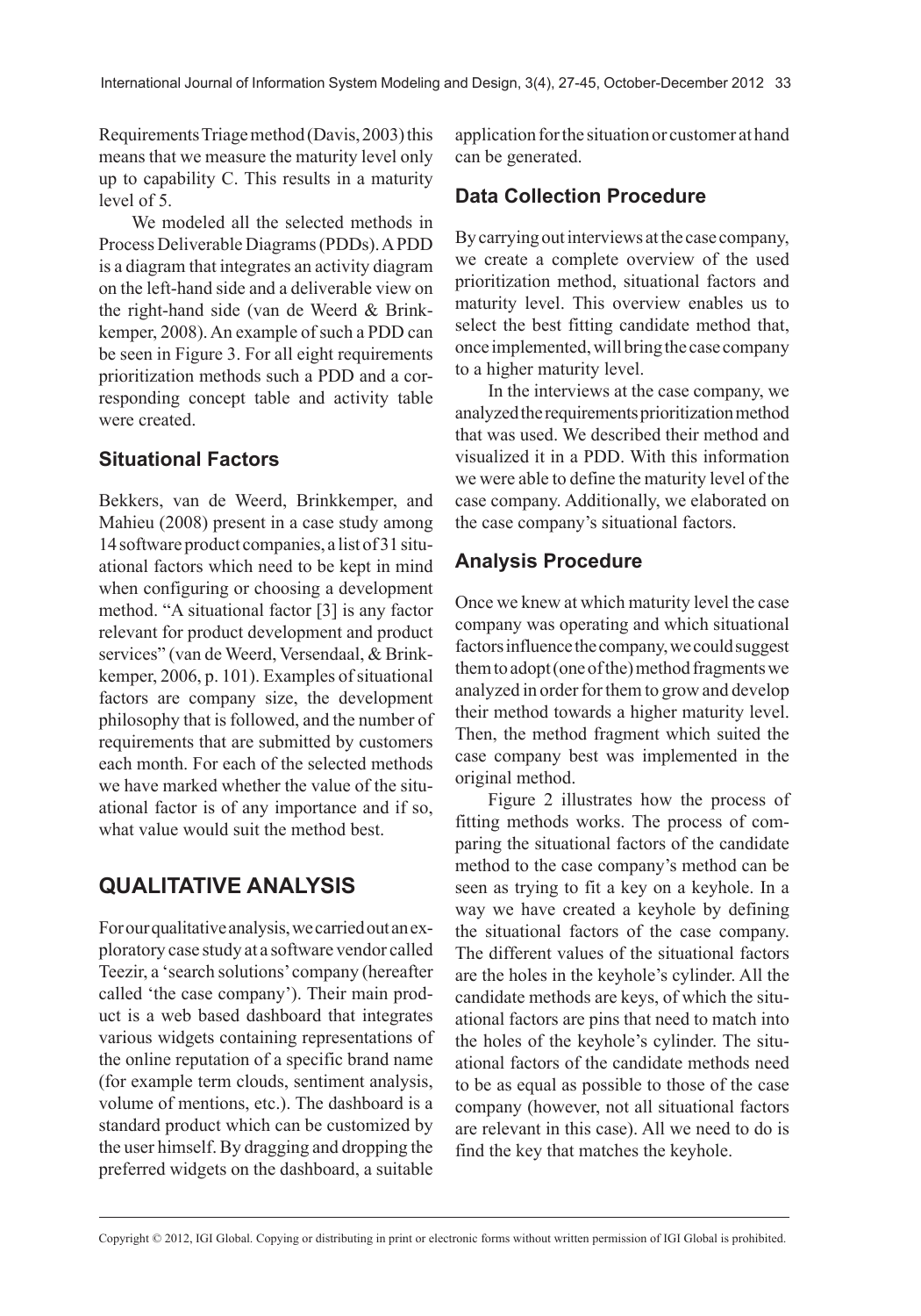#### **Case Study Results**

The case company uses the Dynamic Systems Development Method (DSDM) (Stapleton, 1999). The requirements prioritization method that is used in DSDM (and by the case company) is the MOSCOW method, as depicted in Figure 3.

The MOSCOW requirements prioritization method contains maturity levels A to D, since it contains internal stakeholder involvement, a requirements prioritization method, customer involvement and a cost revenue consideration (measured in time). In addition, we have analyzed the situational factors for the case company, as is presented in Table 3.

The requirement prioritization method used at the case company nowadays is MOSCOW. If the case company's method would evolve, activities that contain level E should be added to the method. Level E contains partner involvement, and its goal is to improve product quality and to increase involvement of external stakeholders in the product management process.

Of the eight methods we analyzed in this research, three contain activities that implement maturity level E. These are Requirements Triage (Davis, 2003), Integer Linear Programming (van den Akker, Brinkkemper, Diepen, & Versendaal, 2008), and the Features Prioritization Matrix (Wiegers, 1999). Based on the situational factors of these three methods and those of the case company, we can now define which of these would suit the case company's method best (which key fits in the keyhole). In addition to the situational factor values of the case company (the keyhole), Table 3 also shows the values of the situational factors (the pins of the keys) of the three mature methods. The bottom rows of Table 3 shows how many pins of the candidate methods' keys fit into the keyhole and thus how many situational factors match to the situational factors of the case company.

The situational factors of which the value does not affect the functionality of the method and can contain any value are left blank in Table 3. Additionally, we printed the situational factors that do not match the case company in italic. The cells that contain plain text do match the situational factors of the case company. At the bottom of Table 3 we sum up how many matches and mismatches each method contains.

Table 3 shows that Wiegers' Features Prioritization Matrix is not dependent on a lot of factors and it has only one mismatching factor with the case company. On the other hand, the Integer Linear Programming approach and Requirements Triage have both four mismatching situational factors. They are both suitable for large projects, with a large amount of incoming requirements. Requirements Triage focuses on projects in which large amounts of requirements are involved. The method is designed specifically to deal with a 'chaos' of requirements, since it originates from the medical domain, where patients need to be 'sorted' or 'triaged' as quickly as possible. Additionally, it tries to involve as many stakeholders as possible (e.g., customers, developers, financial and legal representatives, etc.), which explains why company policy, legislation and partner involvement all have a high influence on the method. This suggests that the method deals with large projects, in which a large number of end-users are involved. Concluding, it seems obvious to choose the Features Prioritization Matrix method to expand the case company's current method to maturity level E.

The case company could evolve its requirements prioritization method by applying the multiple stakeholder sheet of Wiegers' Features Prioritization Matrix. This would mean that all stakeholders, including partners, would be involved in the requirements prioritization method. If the multiple stakeholder sheet would be used, all requirements first get a value based on the opinion of all stakeholders. The requirements that have the highest calculated value will be implemented. Figure 4 illustrates how the additional activities could be added to the PDD of the case company method and how the deliverables change. Changes are marked in grey.

As can be seen in Figure 4, in Wiegers' Features Prioritization Matrix, the value of a requirement is calculated by estimating the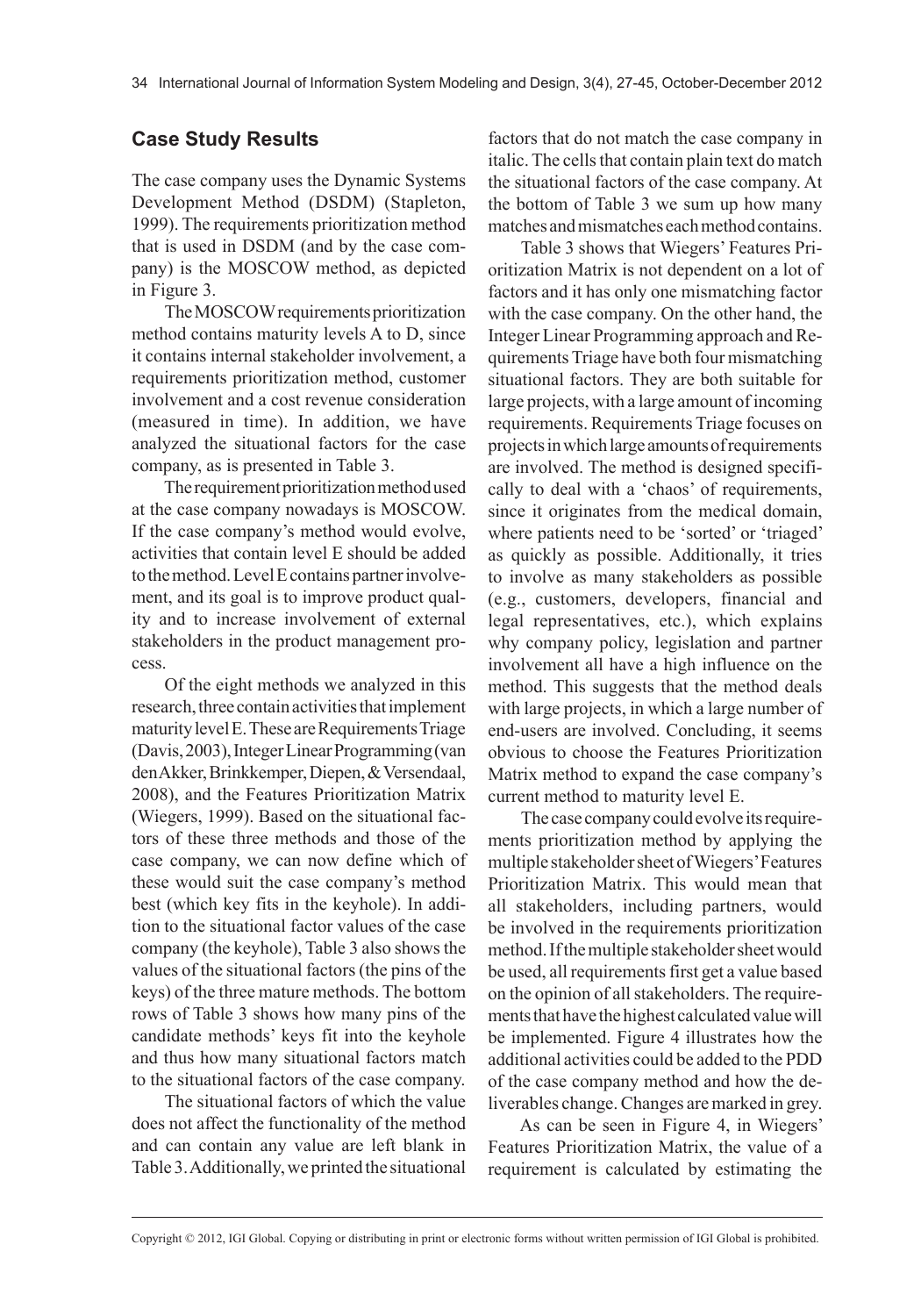

*Figure 2. Fitting the candidate methods to the case company's method*

*Figure 3. Process-deliverable diagram of the MOSCOW method*

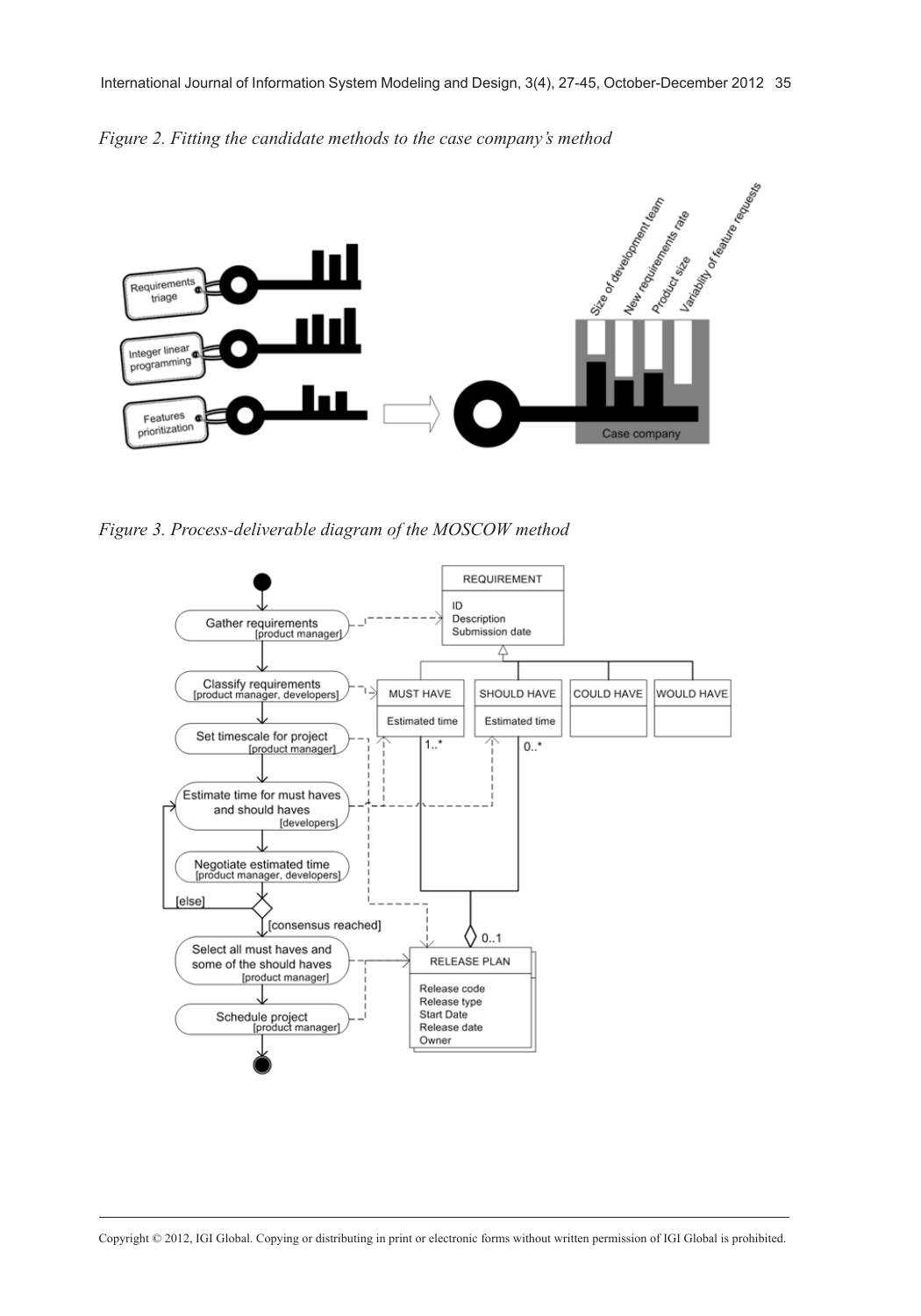| <b>Situational Factor</b>       | <b>Case Company</b>                          | <b>RT</b>               | <b>ILP</b>              | <b>FPM</b>      |
|---------------------------------|----------------------------------------------|-------------------------|-------------------------|-----------------|
| Development philosophy          | Iterative                                    |                         |                         |                 |
| Size of business unit team      | 6 FTE                                        | Medium                  |                         |                 |
| Customer loyalty                | High                                         |                         |                         |                 |
| Customer satisfaction           | 6 (out of 10)                                |                         |                         |                 |
| Customer variability            | 40% of customers have<br>customized features |                         |                         |                 |
| Number of customers             | 25                                           |                         |                         |                 |
| Number of end-users             | 150                                          | High                    |                         |                 |
| Type of customers               | All sorts of companies                       |                         |                         |                 |
| Hosting demands                 | Central hosting services                     |                         |                         |                 |
| Localization demand             | Low                                          |                         |                         |                 |
| Market growth                   | Growing                                      |                         |                         |                 |
| Market size                     | 3500+ potential cus-<br>tomers               |                         |                         |                 |
| Release frequency               | Every 250 days                               |                         | Medium                  | Medium          |
| Sector                          | Marketing                                    |                         |                         |                 |
| Standard dominance              | Medium request for<br>market standards       |                         |                         |                 |
| Variability of feature requests | Low                                          |                         |                         |                 |
| Application age                 | 2 years                                      |                         |                         |                 |
| Defects per year: total         | 0 per year                                   |                         |                         |                 |
| Defects per year: serious       | 0 per year                                   |                         |                         |                 |
| Development platform maturity   | Fully developed                              |                         | High                    |                 |
| New requirement rate            | 3 requests per year                          | High                    | High                    | Low to medium   |
| Number of products              | 1                                            |                         | High                    |                 |
| Product lifetime                | 3 year                                       |                         |                         |                 |
| Product size                    | <b>350 KLOC</b>                              | Large                   | Large                   | Small to medium |
| Product tolerance               | High (not sensitive to<br>bugs)              |                         |                         |                 |
| Software Platform               | .NET                                         |                         |                         |                 |
| Company policy                  | High level of influence                      | High                    |                         |                 |
| Customer involvement            | Medium involvement                           |                         |                         |                 |
| Legislation                     | Loose                                        | Strict                  |                         |                 |
| Partner involvement             | High level of influence                      | High                    | High                    | Low             |
|                                 | <b>Matches</b>                               | 26                      | 26                      | 29              |
|                                 | <b>Mismatches</b>                            | $\overline{\mathbf{4}}$ | $\overline{\mathbf{4}}$ | $\mathbf{1}$    |

*Table 3. Situational factors case company*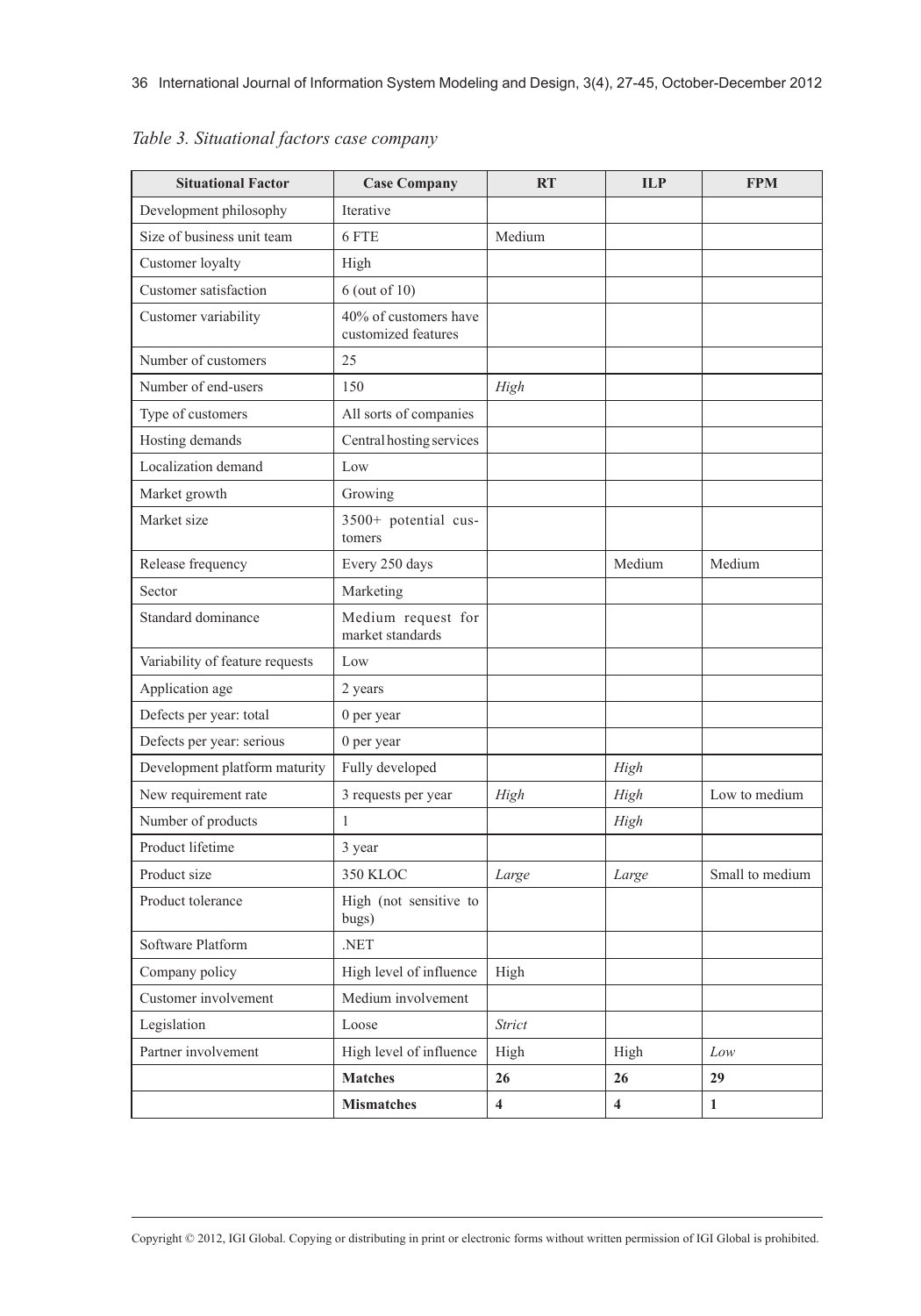*Figure 4. Method increment with prioritization using Wiegers'matrix*



benefits, penalties, costs and risks per requirement on a scale from 0-9 (Wiegers, 1999). All requirements and corresponding values are stored in a spreadsheet. Wiegers developed the multiple stakeholder sheet to be used in case there are multiple stakeholders that have different visions when it comes to the variables that result in the value of a requirement. In this case, those multiple stakeholders are the product manager and the developers. After assigning the values, the priorities are calculated and used

as a basis for selecting the requirements for the next release.

#### **Validity Threats**

In an exploratory case study, the quality of the methodology should be judged on the basis of three types of validity (Yin, 2009). Firstly, the construct validity concerns the validity of the used research method. We ensured this by using different sources of data (interviewees and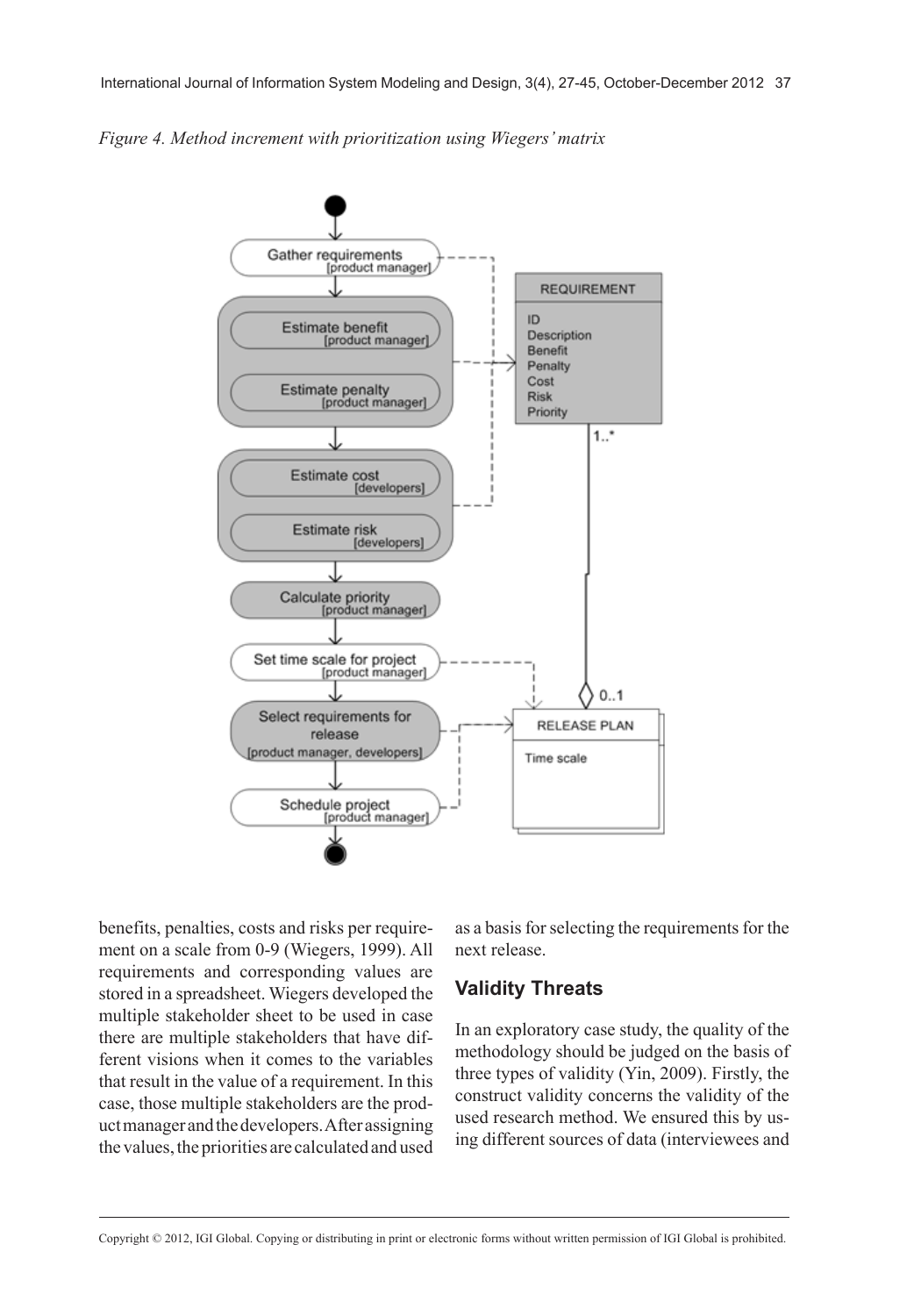documents) to guarantee that problems related to subjectivity and bias of data were avoided.

Secondly, the external validity is about the domain to which the results can be generalized. The research domain of this case study is software product management in software vendors. Although we cannot claim that our findings in the case study can be generalized to all software vendors, we do believe that the case itself is a typical case and that the findings can be generalized to theory (Lee & Baskerville, 2003), in this case the theory of incremental method engineering and situational fit.

Finally, the reliability of the case study is about demonstrating that the results of the study can be replicated. This threat is mitigated by clearly describing each step in the case study in such a way it can be replicated, by maintaining a case study database with the information used in the case study.

#### **Discussion**

Using the multiple stakeholder sheet of the Features Prioritization Matrix seems to be a useful way of integrating the opinion of all stakeholders, including partners, into the requirements prioritization method. The main advantage of adapting the method this way is that all involved stakeholders get an opportunity to influence the requirements prioritization. Additionally, the classification of requirements is turned into a calculated result out of estimating variables instead of an estimation of the importance of the overall requirement. This results most likely into a more accurate and realistic requirement prioritization.

# **QUANTITATIVE ANALYSIS**

We carried out a quantitative analysis on a set of 38 assessments. These assessments were carried out in the period September 2010 until November 2011. Each assessment contains two parts: a part that lists the situational factors of the company and a part that contains the capabilities that are implemented in the company. For each case, the product manager or person

in a similar role was interviewed. During this interview of approximately two hours, first the situational factors were retrieved, which were later cross-checked by checking the company website and, if provided, company documentation. The second part of each interview focused on the capabilities. First, the product managers were given a short introduction by presenting the competence model for SPM. This ensured that the interviewee was aware of the terminology used in the interview.

In Figure 5, an excerpt is illustrated from the situational factor list. The situational factors are divided in five categories: Business unit characteristics, Customer characteristics, Market characteristics, Product characteristics, and Stakeholder characteristics.

Figure 6 shows an excerpt of the list of capabilities. Capabilities are divided over the 15 focus areas of the SPM Competence Model (Figure 1). Each capability can be designated with a 'Yes' (the capability is implemented in the company) or 'No' (the capability is not implemented in the company).

#### **Recoding of the Situational Factors**

The first step was recoding the situational factor variables. Situational factors all had different measurement scales such as FTE for Business unit size, amount of requirements for Requirements rate and so on. In the case study, the comparison of the situational factors was done manually, but in the quantitative analysis, this was not possible. In order to make the cases and techniques easily comparable, we recoded the following situational factors:

- 1. Size of business unit terms (measured in FTE).
- 2. Number of customers.
- 3. Release frequency (measured in days).
- 4. New requirements rate (per year).

Table 4 shows how the factors are recoded. Please note that the recoding of the variables is done only for the purpose of simplifying the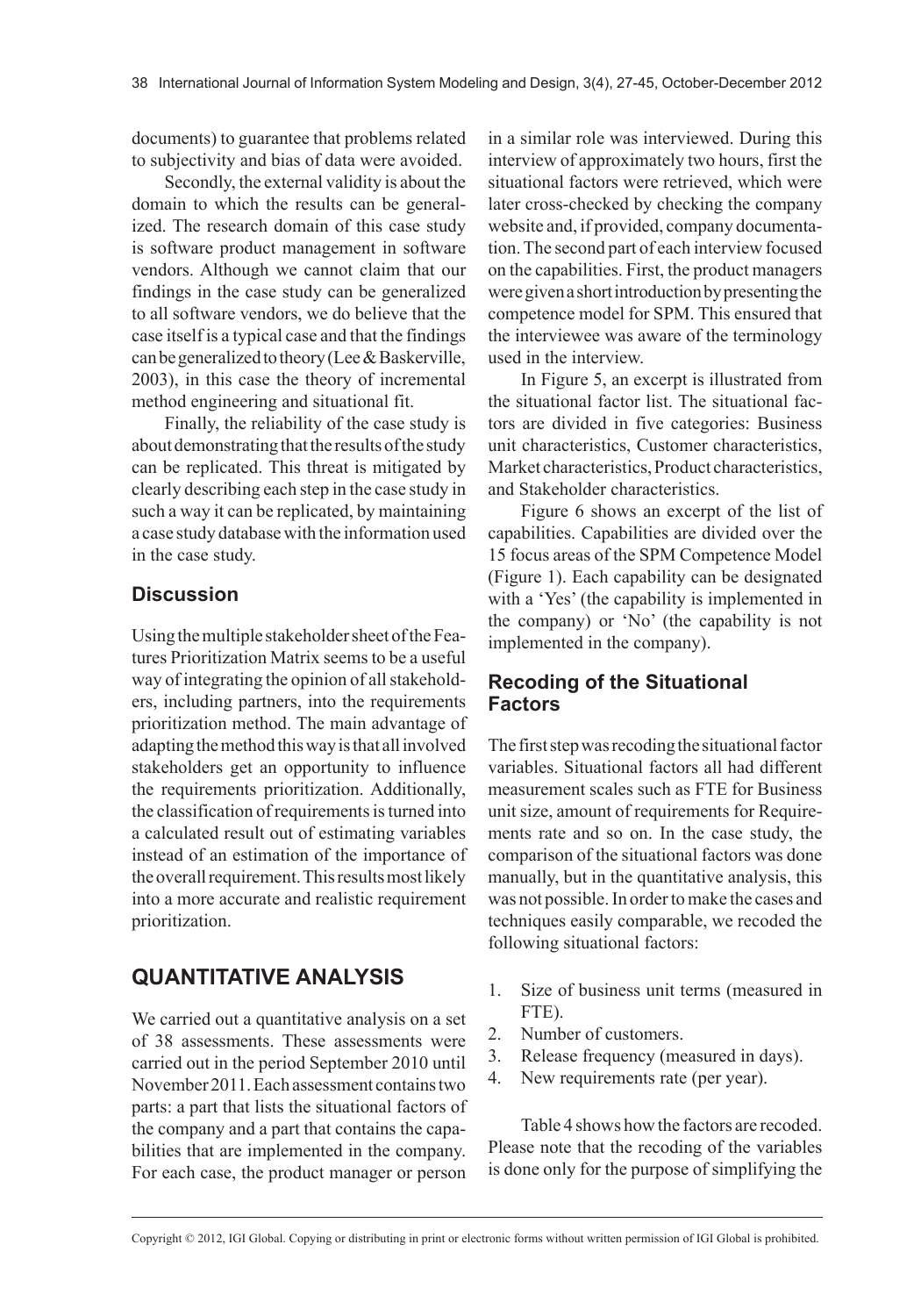| <b>Situational factor</b>            | <b>Description</b>                                                                                                                                                                                                                                                           | <b>Unit</b>                                                 | Value |
|--------------------------------------|------------------------------------------------------------------------------------------------------------------------------------------------------------------------------------------------------------------------------------------------------------------------------|-------------------------------------------------------------|-------|
| <b>Business unit characteristics</b> |                                                                                                                                                                                                                                                                              |                                                             |       |
| Development philosophy               | The category of development philosophy the<br>business unit follows. E.g. SCRUM, which is agile.                                                                                                                                                                             | Is agile:                                                   | Nο    |
| Size of business unit team           | The total number of employees working at the<br>business unit, expressed in FTE's (full-time<br>equivalent). An FTE of 1.0 means that the person is all business unit<br>equivalent to a full-time worker, while an FTE of<br>0.5 signals that the worker is only half-time. | Accumulated FTE of<br>employees:                            | 40    |
| <b>Customer characteristics</b>      |                                                                                                                                                                                                                                                                              |                                                             |       |
| <b>Customer loyalty</b>              | The loyalty of the customer, determined by<br>judging the likelihood that customers will not<br>switch to another software supplier.                                                                                                                                         | Low $/$<br>Medium /<br>High                                 | High  |
| Customer satisfaction                | The level of customer satisfaction, measured on a<br>scale of 1 to 10, where 1 is the lowest and 10 is the<br>highest level of satisfaction.                                                                                                                                 | Scale (1-10)                                                | я     |
| Customer variability                 | The percentage of customers that have customer<br>specific features or adaptations of features<br>implemented.                                                                                                                                                               | Percentage of<br>customers that have<br>customized features | 0%    |
| Number of customers                  | The number of customers that currently hold a<br>license to the product.                                                                                                                                                                                                     | Number of customers                                         | 153   |

*Figure 5. Excerpt of the situational factor list*

*Figure 6. Excerpt of the capability list*

|                | Cap. | <b>Statement</b>                                                                                                                                                                                                 | $\blacksquare$ Answ |
|----------------|------|------------------------------------------------------------------------------------------------------------------------------------------------------------------------------------------------------------------|---------------------|
|                |      | <b>Requirements gathering</b>                                                                                                                                                                                    |                     |
| 1              | А    | Requirements are being gathered and registered.                                                                                                                                                                  | Yes                 |
| $\overline{2}$ | B    | All incoming requirements are stored in a central database, which is<br>accessible to all relevant stakeholders.                                                                                                 | Yes                 |
| 3              | c    | All incoming requirements are automatically stored in a central<br>database (e.g. by means of an online helpdesk).                                                                                               | Yes                 |
| 4              | D    | Requirements are gathered from all relevant internal stakeholders:<br>support, services, development, sales & marketing, research &<br>development (parties not present in your organization can be<br>ignored). | Yes                 |
| 5              | Е    | Customer's and prospect's requirements are being gathered and<br>registered, and the customer or prospect is informed of the status of Yes<br>their requirements.                                                |                     |
| 6              | F    | Requirements are systematically gathered from partner companies.                                                                                                                                                 | No.                 |
|                |      | <b>Requirements identifying</b>                                                                                                                                                                                  |                     |
| 7              | А    | Market Requirements are rewritten to Product Requirements using a<br>pre-defined template if the Market Requirement is applicable to a<br>product.                                                               | Yes                 |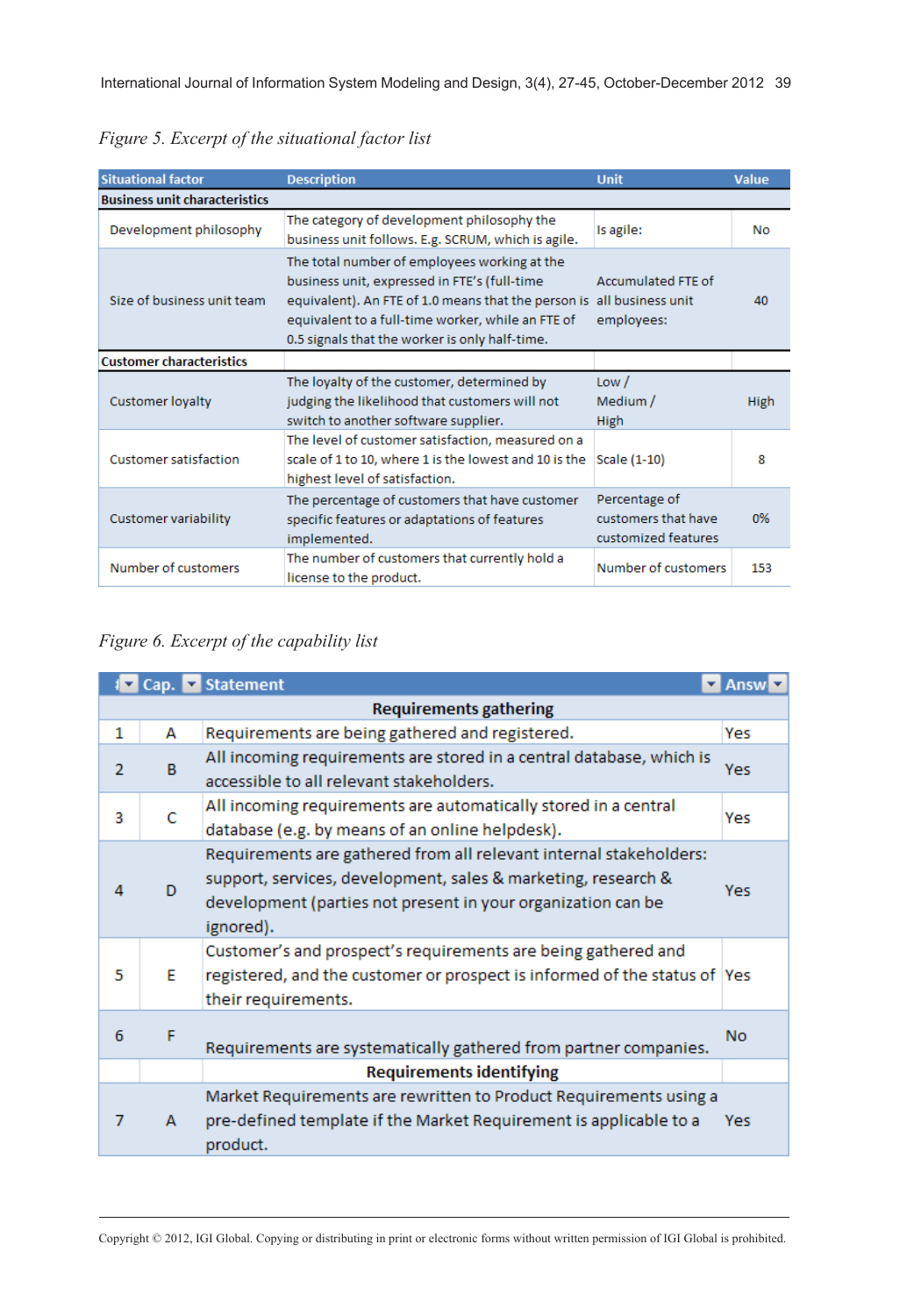|                            | Old    | <b>New</b> | <b>Old</b> | <b>New</b> | Old      | <b>New</b> |
|----------------------------|--------|------------|------------|------------|----------|------------|
| Size of business unit team | <10    | Small      | $10-49$    | Medium     | $>=50$   | Large      |
| Number of customers        | < 100  | Small      | 100-999    | Medium     | $>=1000$ | Large      |
| Release frequency          | $<$ 31 | Small      | $31 - 182$ | Medium     | $>=183$  | Large      |
| New requirements rate      | < 120  | Low        | 120-599    | Medium     | $>=600$  | High       |

*Table 4. Recoded situational factors*

fitting process. The thresholds used are chosen to the best insight of the authors.

After a first pilot run in which all cases were compared with the prioritization methods, we found out that the situational factors provided were too restrictive. Methods were rejected since too many mismatches occurred, often with situational factors that had (as we believed) hardly an influence on the method prioritization choice, such as sector and product size. Therefore, we decreased the amount of situational factors that was being used in the comparison by including only those factors which we believed were required in the selection process. Table 5 shows the resulting list of situational factors per prioritization method.

#### **Assessing the Situational Fit and Maturity Fit**

In Table 6, a fragment is listed of the table in which the situational fit and process improvement fit of each case with the eight methods. We use an 'x' to indicate this method could actually be used to improve the maturity of the prioritization process. We use grey shading to show which technique(s) has the best fit with case. When we look for example at Case 1, we see that although there is a situational fit, none of the techniques can be used to improve the maturity in this particular case. Reason for this is that Case 1 already had all capabilities for the Requirements prioritization technique implemented. When we look at Case 2, we see that two techniques (Integer Linear Programming and Feature Prioritization) are suitable from both a situational as well as an improve-

|                                    | <b>BSL</b> | <b>OFD</b> | WinWin | <b>Moscow</b> | $C-V$  | RT     | ILP    | <b>FPM</b> |
|------------------------------------|------------|------------|--------|---------------|--------|--------|--------|------------|
| Size of business unit<br>team      |            | Large      |        | Small         |        | Medium |        | Medium     |
| Number of customers                |            | High       |        |               |        |        |        |            |
| Release frequency                  |            | Low        | Low    | High          | Medium |        | Medium | Medium     |
| Variability of feature<br>requests | Low        | Low        |        |               | Low    |        |        |            |
| Development platform<br>maturity   |            |            |        |               |        |        | High   |            |
| New requirements rate              | High       | Low        | Low    | Medium        | Low    | High   | High   | Medium     |
| Company policy                     |            | High       |        | Low           |        | High   |        |            |
| Customer involvement               | Low        | High       | High   |               | High   |        |        |            |
| Partner involvement                | Low        |            |        |               | High   | High   | High   | Low        |

*Table 5. Situational factors of the prioritization methods*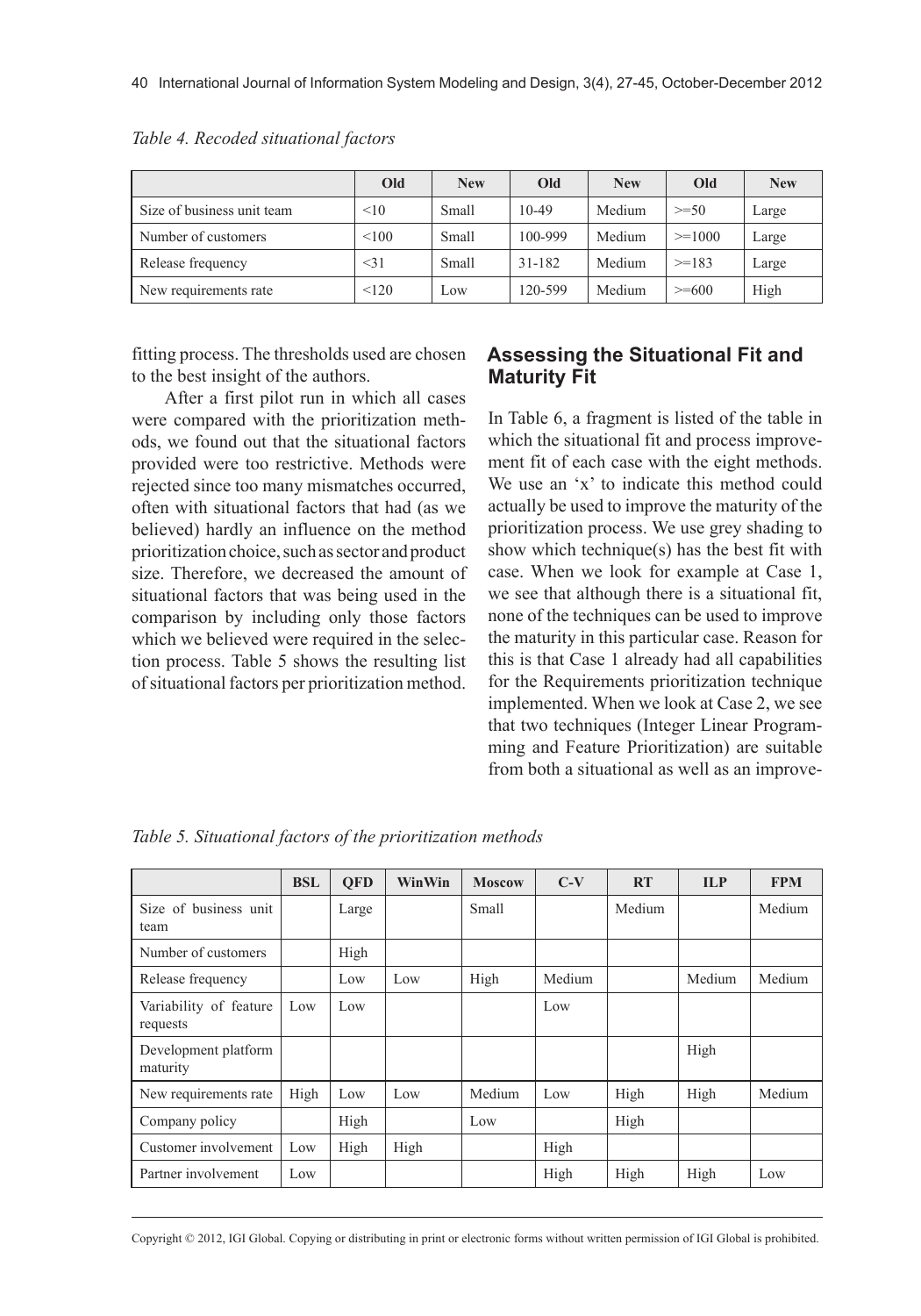| Case #         | <b>BPL</b>  | <b>QFD</b>   | Winwin | <b>Moscow</b> | Cost-<br>Value            | <b>Triage</b> | <b>ILP</b>   | <b>FPM</b>  |
|----------------|-------------|--------------|--------|---------------|---------------------------|---------------|--------------|-------------|
|                |             |              |        |               |                           |               |              |             |
| $\overline{2}$ |             |              |        | X             | $\mathbf{x}$              | X             | $\mathbf{x}$ | $\mathbf X$ |
| 3              | $\mathbf x$ | $\mathbf{x}$ | X      | X             | $\mathbf{x}$              | $\mathbf x$   | $\mathbf{x}$ | X           |
| $\overline{4}$ | X           | $\mathbf X$  | X      | X             | X                         | X             | $\mathbf{x}$ | X           |
| 5              |             | X            | X      | X             | $\mathbf{x}$              | X             | $\mathbf{x}$ | $\mathbf X$ |
| 6              |             | $\mathbf X$  | X      | X             | $\boldsymbol{\mathrm{X}}$ | X             | $\mathbf{x}$ | X           |
| $\mathcal{I}$  |             | X            | X      | X             | X                         | X             | X            | X           |

*Table 6. Excerpt of situational fit and process improvement fit table*

*Table 7. Summary of the case-method mapping*

| Number of suitable methods |  |  |  |
|----------------------------|--|--|--|
| Amount of cases            |  |  |  |

ment perspective. This also holds for the other cases in the example.

#### **Selection of the Best Fitted Method(s)**

In Table 7 we show the summary of the 38 cases. The average amount of methods that had a fit (number of suitable techniques) with a case was 1.46, with a minimum of 0 (in six cases) and a maximum of 4 (in one case). Four of the six cases with 0 suitable techniques already achieved full maturity on the Requirements Prioritization process. In the other two cases there was a misfit between situational profile and suggested methods based on the maturity level.

Table 8 shows how many cases fitted each prioritization method. The features prioritization matrix is linked to most cases. Most important reason is that it is one of the two methods that covers all five capabilities. This ensures that the method is suitable for all cases, also those that are quite mature. The other method that covers all cases is the Integer Linear Programming approach. This method is only linked to two cases. Most important reason for this is that this method is especially suitable for companies with a high partner involvement, which was not the case for many companies in the data set. The same holds for the cost-value approach. Three other methods that scored low are the Quality Function Deployment approach, the Binary Priority List and the Moscow approach. Main reason for this is that the methods only cover two or three SPM capabilities. Moreover, in the case of the Quality Function Deployment, seven situational factors have been assigned, whereas the others have three to five factors assigned to them. The more factors are assigned to a method, the more difficult it is to find a situational fit.

# **DISCUSSION**

The results show that situational fit can be used as a selection mechanism for methods or method fragments. However, this is only a first exploration and several limitations should be taken into account. First, assigning the situational factor values to the prioritization methods has been done by the authors. This designation was done based on experience and on the indicators in the documentation in which the methods were described, but there might be discussion about some of the values. The same holds for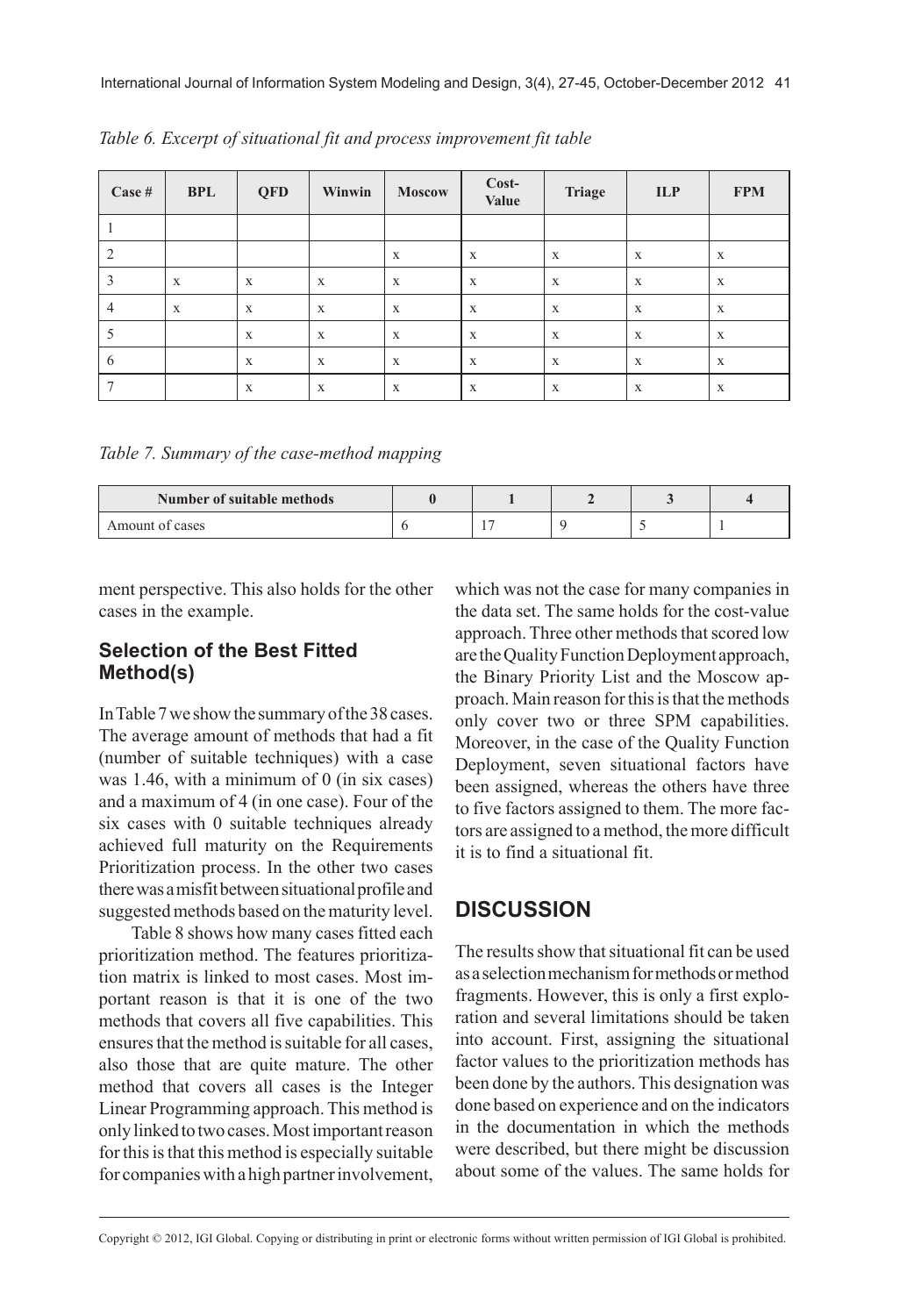| <b>Methods</b> | <b>BPL</b> | OFD | <b>Winwin</b> | <b>Moscow</b> | Cost-value | Triage | IT D<br>ш | FI                 |
|----------------|------------|-----|---------------|---------------|------------|--------|-----------|--------------------|
| cases          |            |     | 1 V           |               |            |        | ∼         | $\sim$ $\sim$<br>ت |

*Table 8. Situational and process improvement fit table*

the thresholds in Table 4. However, since the objective of this research is to show how the mechanism of situational fit and incremental method engineering works, we do not see this as a threat to the reliability of this research.

Secondly, the amount of situational factors that has been assigned to a method has a direct influence on how often the method is linked to a case. The reason is that in this research, the situational factor effects are very strictly used. In the case of the cost-value approach this can be seen by looking at the values of customer involvement and partner involvement. Both these values have been assigned with 'High', which means that cases with low customer and partner involvement did not meet these criteria. However, this particular method is also very well usable by companies with low and medium involvement. A distinction should be made between situational factors that are *restrictive* (i.e., using the method in cases with no fit would lead to problems) and situational factors that are *encouraging* (i.e., using the method in cases with no fit would not lead to problems, but the method will lead to extra good results if there is a fit).

## **CONCLUSION AND FURTHER RESEARCH**

In this research we used a mixed method approach to answer our research question: "How can we use situational fit and incremental method engineering to support process improvement in the software industry?" First, we carried out a case study that showed that situational fit can be used to let company improve their software processes. We found that three out of the eight methods we analyzed were from a maturity point of view interesting for the case company. By comparing the situational factors of these three methods with the situational factors of the case company, we found that one method (Wiegers' Features Prioritization Matrix) has a situational fit with the company and could be used to improve the current prioritization process. By integrating the Wiegers method fragments in the existing release planning methods, a process improvement step could be made.

The case study carried out is a first evaluation of the principle of situational fit in incremental method engineering. Although often described in literature, not many practical examples have been presented. Therefore, we believe that although this is just a single case study, it is an important contribution to the method engineering field. However, in order to strengthen our argument more, we carried out a complementary quantitative analysis on a data set of 38 cases. The analysis showed us that based on maturity and situational fit, most cases could be linked to one or multiple suitable techniques. In further research, the fitting process needs refining to prevent a too restrictive effect of the situational factors.

Furthermore, it might be interesting to instead of using the current situational factors of the case company, use situational factors that the company predicts or aims to reach in the near future. For example, if a company wishes to expand its number of employees this could be registered in the list of situational factors while matching them to a suitable method. By doing this the company might be less likely to outgrow its method in a short time.

A last important issue for further research is the evaluation of the method fragment implementation at the case company. Currently, we link this implementation to an increase in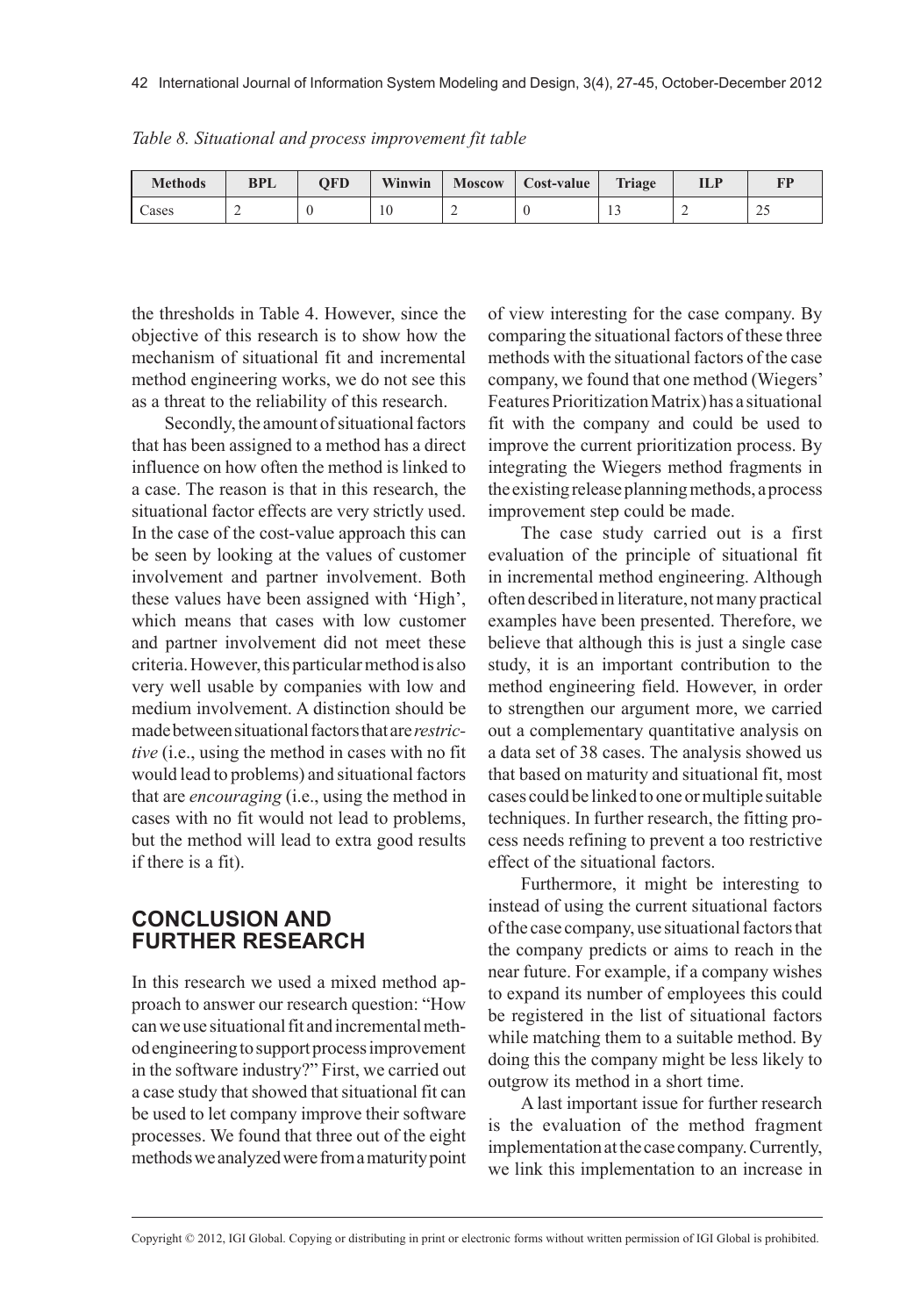maturity. However, more interesting is whether the increment also leads to an increase in performance. Indicators that could be used for this are duration of the decision process, customer satisfaction or time-to-market.

## **REFERENCES**

Ågerfalk, P. J., Wistrand, K., Karlsson, F., Börjesson, G., Elmberg, M., & Möller, K. (2003). Flexible processes and method configuration: Outline of a joint industry-academia research project. In *Proceedings of the 5th International Conference on Enterprise Information Systems.*

Aydin, M. N., & Harmsen, F. (2002). Making a method work for a project situation in the context of CMM. In *Proceedings of the 14th International Conference on Product Focused Software Process Improvement*, Rovaniemi, Finland (pp. 158-171).

Bebensee, T., van de Weerd, I., & Brinkkemper, S. (2010). Binary priority list for prioritizing software requirements. In R. Wieringa & A. Persson (Eds.), *Proceedingsofthe6thInternationalWorkingConference on Requirements Engineering: Foundation for Software Quality* (LNCS 6182, pp. 67-78).

Bekkers, W., van de Weerd, I., Brinkkemper, S., & Mahieu, A. (2008). The influence of situational factors in software product management: An empirical study. In *Proceedings of the 2nd International Workshop on Software Product Management* (pp. 41-48).

Bekkers, W., van de Weerd, I., Spruit, M., & Brinkkemper, S. (2010). A framework for process improvement in software product management. In *Proceedings of the International Conference on European Systems&SoftwareProcessImprovement and Innovation* (Vol. 99, pp. 1-12).

Boehm, B. (1988). A spiral model of software development and enhancement. *Computer*, *21*(5), 61–72. doi:10.1109/2.59

Brinkkemper, S. (1996). Method engineering: Engineering of information systems development methods and tools. *Information and Software Technology*, *38*(4), 275–280. doi:10.1016/0950-5849(95)01059-9

Burton, R. M., Lauridsen, J., & Obel, B. (2002). Return on assets loss from situational and contingency misfits. *Management Science*, *48*(11), 1461–1485. doi:10.1287/mnsc.48.11.1461.262

Clark, B. K. (2000). Quantifying the effects of process improvement on effort. *IEEE Software*, *17*(6), 65–70. doi:10.1109/52.895170

Coleman, G., & O'Connor, R. (2008). Investigating software process in practice: A grounded theory perspective. *Journal of Systems and Software*, *81*, 772–784. doi:10.1016/j.jss.2007.07.027

Conradi, R., Fernström, C., & Fuggetta, A. (1993). A conceptual framework for evolving software processes. *ACM SIGSOFT Software Engineering Notes*, *18*(4), 26–35. doi:10.1145/163626.163631

Davis, A. M. (2003). The art of requirements triage. *Computer*, *36*(3), 42–49. doi:10.1109/ MC.2003.1185216

Ebert, C. (2007). The impacts of software product management. *Journal of Systems and Software*, *80*, 850–861. doi:10.1016/j.jss.2006.09.017

Harter, D. E., Krishnan, M. S., & Slaughter, S. A. (2000). Effects of process maturity on quality, cycle time, and effort in software product development. *Management Science*, *4*(46), 451–466. doi:10.1287/ mnsc.46.4.451.12056

Karlsson, J., & Ryan, K. (1997). A cost-value approach for prioritizing requirements. *IEEESoftware*, *14*(5), 67–74. doi:10.1109/52.605933

Kumar, K., & Welke, R. J. (1992). Methodology engineering: A proposal for situation-specific methodology construction. In Cotterman, W. W., & Senn, J. A. (Eds.), *Challenges and strategies for research in systems development* (pp. 257–269). New York, NY: John Wiley & Sons.

Lee, A. S., & Baskerville, R. L. (2003). Generalizing generalizability in information systems research. *Information Systems Research*, *14*(3), 221–243. doi:10.1287/isre.14.3.221.16560

Mizuno, S., & Akao, Y. (Eds.). (1990). *Quality functiondeployment:Integrating customerrequirements into product design*. Portland: Productivity Press.

Nejmeh, B. A., & Riddle, W. E. (2005). A framework for coping with process evolution. In M. Li, B. Boehm, & L. J. Osterweil (Eds.), *Proceedings of the InternationalSoftwareProcessWorkshop* (LNCS 3840, pp. 302-316).

Niazi, M., Wilson, D., & Zowghi, D. (2005). A maturity model for the implementation of software process improvement: An empirical study. *Journal ofSystemsandSoftware*, *74*, 155–172. doi:10.1016/j. jss.2003.10.017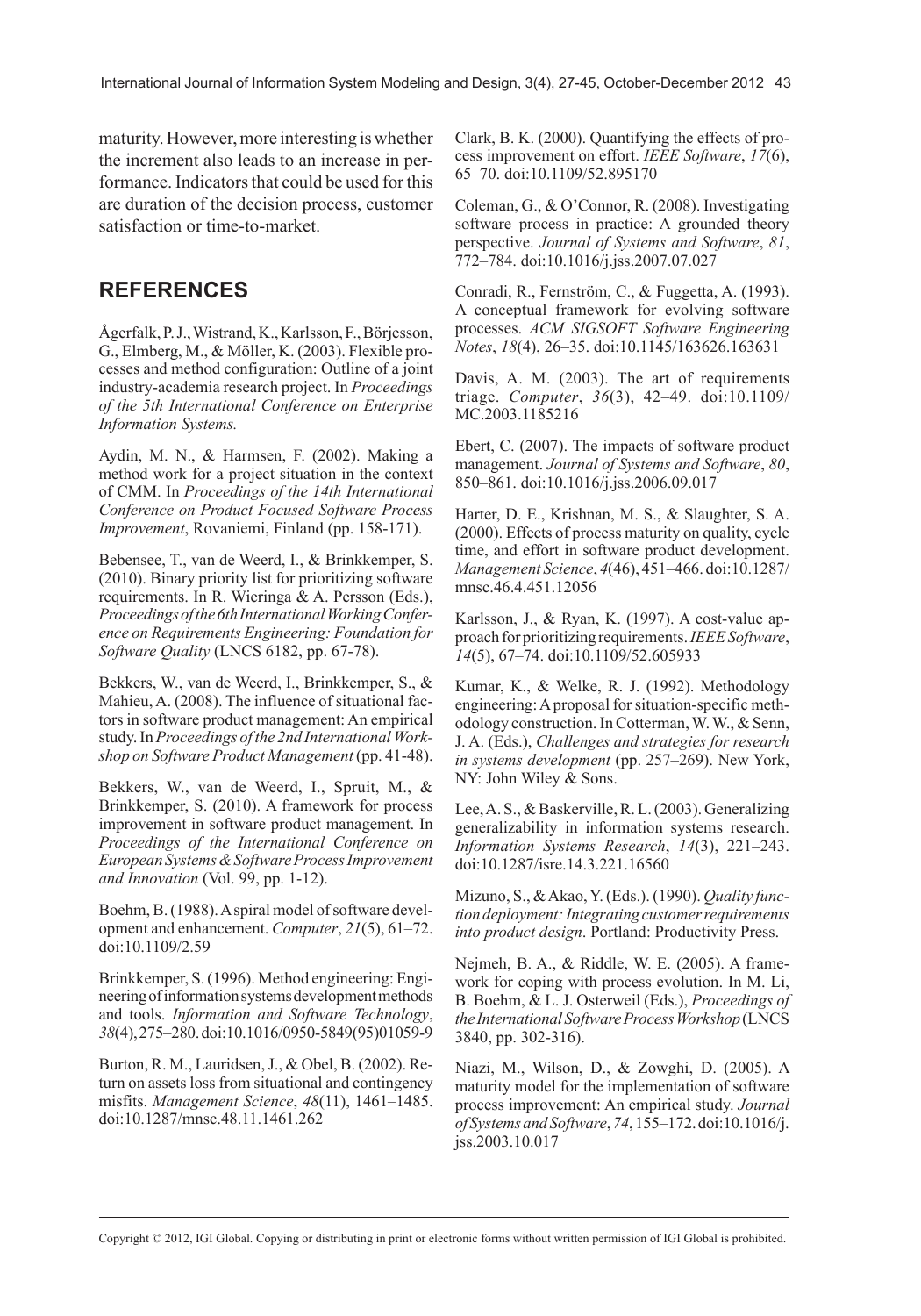Pino, F. J., García, F., & Piattini, M. (2008). Software process improvement in small and medium software enterprises: A systematic review. *Software Quality Journal*, *16*(2), 237–261. doi:10.1007/s11219-007- 9038-z

Ralyté, J., Deneckère, R., & Rolland, C. (2003). Towards a generic model for situational method engineering. In J. Eder & M. Missikoff (Eds.), *Proceedings of the 15th International Conference* (LNCS 2681, pp. 95-110)

Rossi, M., Ramesh, B., Lyytinen, K., & Tolvanen, J. (2004). Managing evolutionary method engineering by method rationale. *Journal of the Association for Information Systems*, *5*(9), 12.

Schackmann, H., & Lichter, H. (2006). A cost-based approach to software product line management. In *Proceedings of the International Workshop on Software Product Management* (pp. 13-18).

Stapleton, J. (1999). Dynamic systems development method. In *Proceedings oftheTechnology ofObject-Oriented Languages and Systems* (p. 406).

Stapleton, J. (2002). *DSDM business focused development*. Reading, MA: Addison-Wesley.

Tolvanen, J.-P. (1998). *Incremental method engineering with modeling tools: Theoretical principles and empirical evidence* (Unpublished doctoral dissertation). Jyväskylä Studies in Computer Science, University of Jyväskylä, Jyväskylä, Finland.

van de Weerd, I., & Brinkkemper, S. (2008). Metamodeling for situational analysis and design methods. In Syed, M. R., & Syed, S. N. (Eds.), *Handbook of researchonmodernsystemsanalysisanddesigntechnologies and applications* (pp. 38–58). Hershey, PA: Idea Group. doi:10.4018/978-1-59904-887-1.ch003

van de Weerd, I., Brinkkemper, S., Nieuwenhuis, R., Versendaal, J., & Bijlsma, L. (2006). Towards a reference framework for software product management. In *Proceedings of the 14th International RequirementsEngineeringConference*, Minneapolis/ St. Paul, MN (pp. 319-322).

van de Weerd, I., Brinkkemper, S., & Versendaal, J. (2007). Concepts for incremental method evolution: Empirical exploration and validation in requirements management. In J. Krogstie, A. Opdahl, & G. Sindre (Eds.), *Proceedingsofthe19thInternationalConference onAdvanced Information SystemsEngineering* (LNCS 4495, pp. 469-484).

van de Weerd, I., Brinkkemper, S., & Versendaal, J. (2010). Incremental method evolution in global software product management: A retrospective case study. *JournalofInformation&SoftwareTechnology*, *52*(7), 720–732. doi:10.1016/j.infsof.2010.03.002

van de Weerd, I., Versendaal, J., & Brinkkemper, S. (2006). A product software knowledge infrastructure for situational capability maturation: Vision and case studies in product management. In *Proceedings of the 12th Working Conference on Requirements Engineering: Foundation for Software Quality*, Luxembourg (pp. 97-112).

van den Akker, M., Brinkkemper, S., Diepen, G., & Versendaal, J. (2008). Software product release planning through optimization and what-if analysis. *Information and Software Technology*, *50*(1-2), 101–111. doi:10.1016/j.infsof.2007.10.017

Vlaanderen, K., van de Weerd, I., & Brinkkemper, S. (2011, April 20-22). The online method engine: From process assessment to method execution. In *Proceedingsofthe IFIPWG8.1WorkingConference on Method Engineering*, Paris, France.

Wiegers, K. E. (1999). First things first: Prioritizing requirements. *Software Development Magazine*, 24-30.

Yin, R. K. (2009). *Case study research: Design and methods* (4th ed.). Thousand Oaks, CA: Sage.